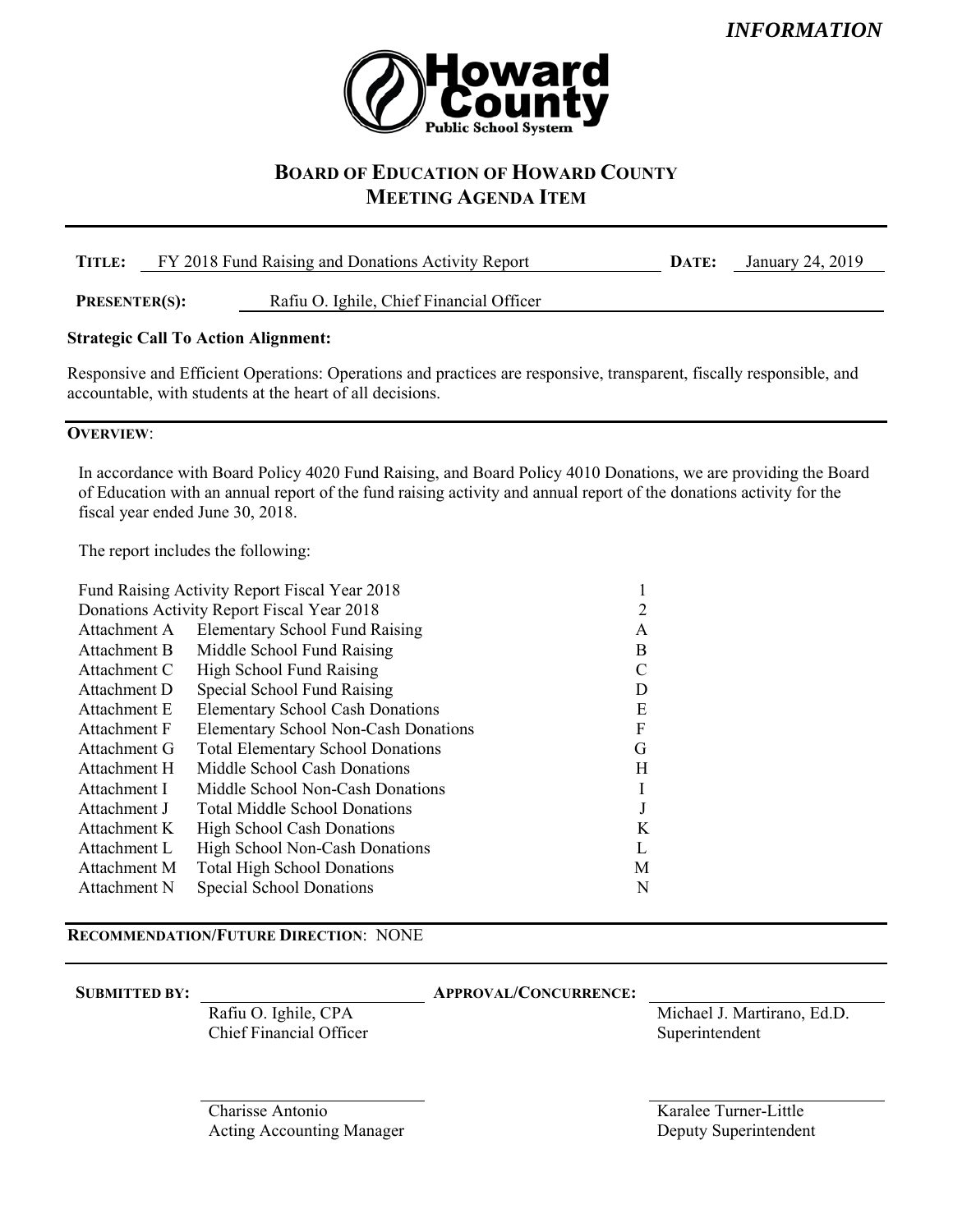### **THE HOWARD COUNTY PUBLIC SCHOOL SYSTEM Fund Raising Activity Report Fiscal Year 2018**

### *OVERVIEW*

School fund raising provides budgetary support for a number of curricular and co/extracurricular activities and is governed by Policy 4020 Fund Raising. Under the provisions of this policy, fund raising vendors are approved centrally, while specific fund raisers are reviewed and approved at the school level. Schools are responsible for facilitating the completion and review of fund raising requests, as well as collection of financial information on fund raising activities. This financial information is collected and maintained locally and submitted annually to the central office for the purpose of reporting to the Board.

### *FINANCIAL STATUS*

Included below is an unaudited summary of all fund raising as reported by school. The revenue represents gross proceeds received from the fund raising events. The expenditures represent the costs incurred in conducting the fund raisers. Pass-through fund raisers are those fund raisers conducted on behalf of another organization. Though these fund raisers do not generate any profit for the schools, they provide opportunities for our students to practice good citizenship.

#### *SUMMARY*

Attachments A, B, C, and D provide a breakdown of fund raising by level by school for Fiscal Year 2018. Currently groups raise funds to support multiple activities and initiatives. At the elementary and special level, funds are raised to purchase materials and equipment and to support school/class activities. At the middle school level, funds are typically used to support school/class activities. At the high school level, funds are used to support athletics and other class/organizational activities.

|                     |                  | <b>School Fund Raisers</b> |                        |                  | <b>Pass-through Fund Raisers</b> |                        | <b>Net Procceds</b>      |
|---------------------|------------------|----------------------------|------------------------|------------------|----------------------------------|------------------------|--------------------------|
| <b>School Level</b> | Revenue          | <b>Expenditures</b>        | Net<br><b>Proceeds</b> | Revenue          | <b>Expenditures</b>              | Net<br><b>Proceeds</b> | From All Fund<br>Raisers |
| Elementary          | \$<br>298,291.77 | 170,230.88<br>\$           | 28,060.89<br>\$        | \$<br>53,122.55  | 53,122.55<br>\$                  | \$                     | \$<br>128,060.89         |
| <b>Middle</b>       | 168,189.33       | 103,164.65                 | 65,024.68              | 76,755.44        | 76,755.44                        | $\blacksquare$         | 65,024.68                |
| High                | 1,149,526.27     | 549,286.74                 | 600,239.53             | 141,763.35       | 141,763.35                       | $\overline{a}$         | 600,239.53               |
| Special             | 794.16           |                            | 794.16                 | 240.03           | 240.03                           | $\blacksquare$         | 794.16                   |
| Total               | \$1,616,007.37   | 822,682.27                 | 793,325.10             | 271,641.34<br>\$ | \$271,641.34                     | $\blacksquare$         | 793,325.10               |

## **Total Fund Raisers – FY 2018**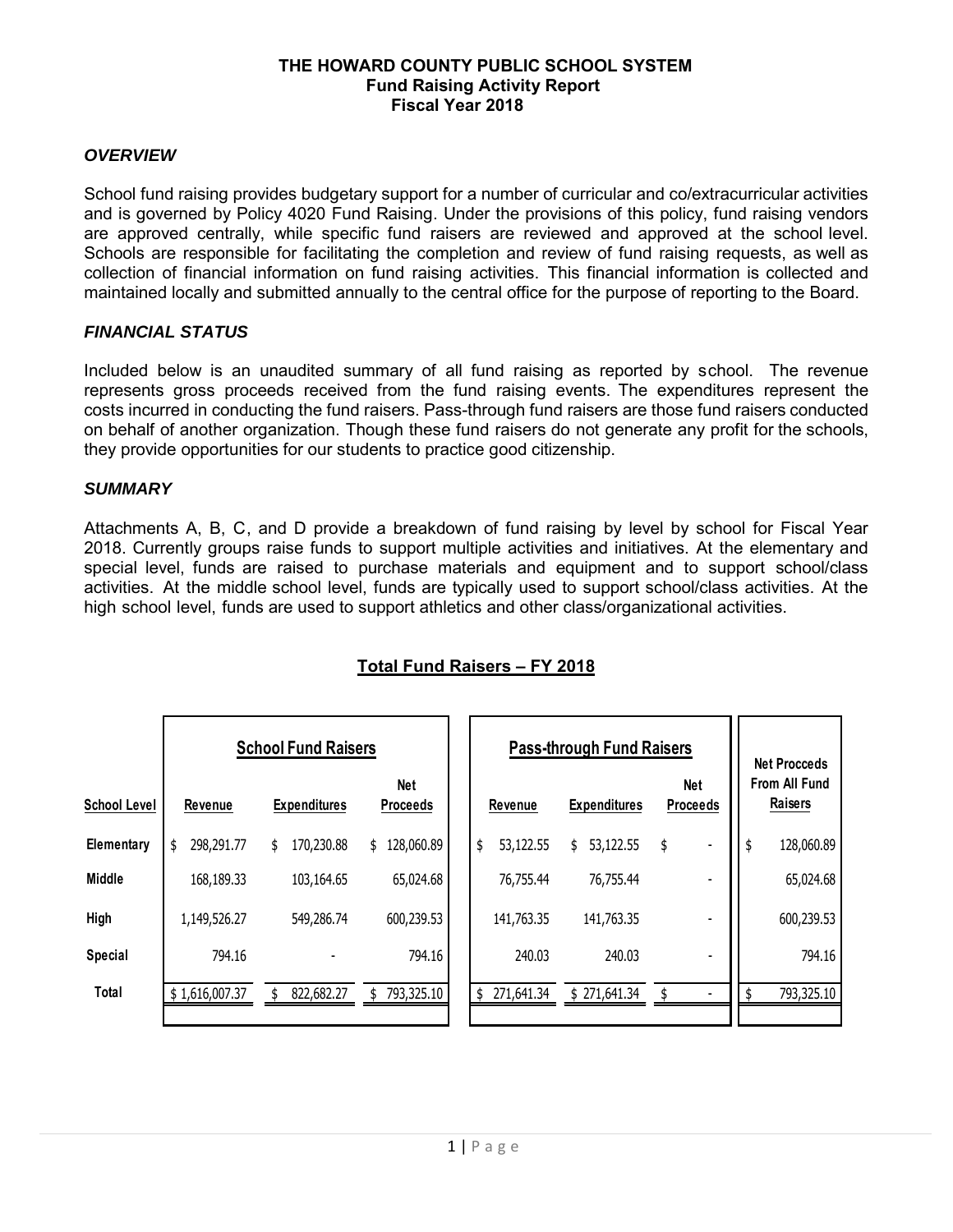### **THE HOWARD COUNTY PUBLIC SCHOOL SYSTEM Donations Activity Report Fiscal Year 2018**

### *OVERVIEW*

The Board of Education of HCPSS welcomes donations from individuals, organizations and corporations that enhance the educational or extracurricular experiences of students. Donations to schools are accepted in accordance with Policy 4010 Donations. Under the provisions of this policy, schools are responsible for complying with the standards and procedures for accepting cash and noncash donations, as well as collection of financial information on all donations. This financial information is collected and maintained locally and submitted annually to the Department of Budget and Finance for the purpose of reporting to the Board.

#### *FINANCIAL STATUS*

Included below is an unaudited summary of all donations by each school level. The summarized totals represent cash and non-cash donations. Cash and non-cash donations are categorized by the type of donor with "PTA's," "Boosters," "Parents," and "Corporate" donors reported separately. Donors not falling into any of these categories have been captured in the "Other" category.

#### *SUMMARY*

Attachment E, F and G provide a breakdown of donations to elementary schools with Attachment E reporting cash donations received, Attachment F reporting non-cash donations received and Attachment G providing a total of all donations by elementary school. Middle school, high school and special school donations have been reported similarly on Attachments H, I, J, K, L and M. Schools receive cash and non-cash donations to support multiple activities and initiatives. At the elementary and special level, funds are donated to purchase materials and equipment and to support school/class activities as well as provide cultural arts programs. At the middle school level, funds are typically used to support school/class and cultural arts programs. At the high school level, funds are used to support athletic (equipment and uniforms) and other class/organizational activities. Overall donations increased by approximately \$169,000 from FY 2017 to FY 2018.

### **Total Donations – FY 2018**

|                     |                  |                  | <b>Total Donations</b> |                  |                 | <b>Net Procceds</b>                 |
|---------------------|------------------|------------------|------------------------|------------------|-----------------|-------------------------------------|
| <b>School Level</b> | <b>PTA</b>       | <b>Booster</b>   | <b>Parent</b>          | Corporate        | <b>Other</b>    | <b>From All</b><br><b>Donations</b> |
| Elementary          | 361,608.23<br>\$ | \$<br>8,995.04   | \$15,209.50            | \$101,542.27     | 46,783.65<br>\$ | 534,138.69<br>\$                    |
| <b>Middle</b>       | 137,008.04       | 37,208.08        | 20,163.99              | 28,547.14        | 5,537.61        | 228,464.86                          |
| High                | 97,254.17        | 832,782.20       | 115,770.40             | 151,392.99       | 87,143.18       | 1,284,342.94                        |
| <b>Special</b>      | 2,920.00         | 1,950.00         | 7,626.00               | 765.00           | 4,312.50        | 17,573.50                           |
| <b>Total</b>        | 595,870.44       | 878,985.32<br>\$ | \$151,143.89           | 281,482.40<br>\$ | \$139,464.44    | \$2,064,519.99                      |
|                     |                  |                  |                        |                  |                 |                                     |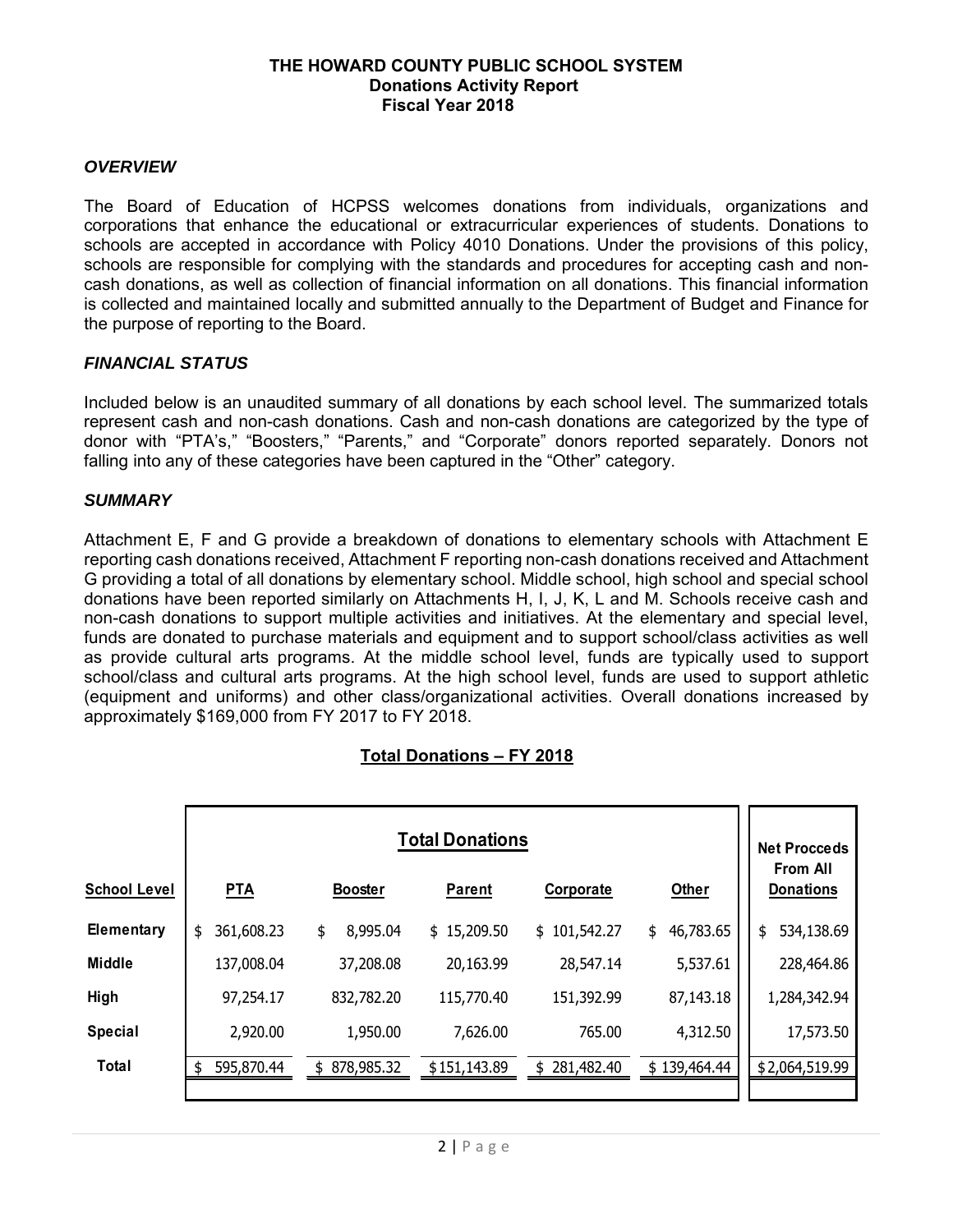#### **THE HOWARD COUNTY PUBLIC SCHOOL SYSTEM Elementary School Fund Raising Fiscal Year 2018**

Attachment A

|                           | <b>School Fund Raisers</b> |                |    |                     |    |                               | <b>Pass-through Fund Raisers</b> |             |                          |    |                     |                    |                               |  |                                        |            |
|---------------------------|----------------------------|----------------|----|---------------------|----|-------------------------------|----------------------------------|-------------|--------------------------|----|---------------------|--------------------|-------------------------------|--|----------------------------------------|------------|
|                           |                            |                |    |                     |    |                               |                                  |             |                          |    |                     |                    |                               |  | <b>Net Proceeds</b>                    |            |
| <b>School</b>             |                            | <b>Revenue</b> |    | <b>Expenditures</b> |    | <b>Net</b><br><b>Proceeds</b> |                                  |             | <b>Revenue</b>           |    | <b>Expenditures</b> |                    | <b>Net</b><br><b>Proceeds</b> |  | <b>From All</b><br><b>Fund Raisers</b> |            |
| <b>Atholton</b>           | \$                         | 643.50         | \$ | 84.80               | \$ | 558.70                        |                                  | \$          | 304.00                   | \$ | 304.00              | \$                 | $\overline{a}$                |  | $\frac{4}{5}$                          | 558.70     |
| <b>Bellows Spring</b>     |                            | 4,003.36       |    | 2.013.64            |    | 1,989.72                      |                                  |             | 972.00                   |    | 972.00              |                    |                               |  |                                        | 1,989.72   |
| <b>Bollman Bridge</b>     |                            | 18,531.10      |    | 9,544.80            |    | 8,986.30                      |                                  |             | 1,076.65                 |    | 1,076.65            |                    |                               |  |                                        | 8,986.30   |
| <b>Bryant Woods</b>       |                            | 25,348.01      |    | 17,459.01           |    | 7,889.00                      |                                  |             | 637.10                   |    | 637.10              |                    | $\overline{\phantom{a}}$      |  |                                        | 7,889.00   |
| <b>Bushy Park</b>         |                            | 832.23         |    | 977.50              |    | (145.27)                      |                                  |             |                          |    |                     |                    |                               |  |                                        | (145.27)   |
| <b>Centennial Lane</b>    |                            |                |    |                     |    |                               |                                  |             | 692.75                   |    | 692.75              |                    |                               |  |                                        |            |
| Clarksville               |                            | 220.42         |    |                     |    | 220.42                        |                                  |             | 566.54                   |    | 566.54              |                    |                               |  |                                        | 220.42     |
| <b>Clemens Crossing</b>   |                            |                |    |                     |    |                               |                                  |             | 193.50                   |    | 193.50              |                    |                               |  |                                        |            |
| Cradlerock                |                            | 5,428.37       |    | 4,969.12            |    | 459.25                        |                                  |             | $\overline{\phantom{a}}$ |    |                     |                    |                               |  |                                        | 459.25     |
| <b>Dayton Oaks</b>        |                            | 4,119.93       |    |                     |    | 4,119.93                      |                                  |             |                          |    |                     |                    |                               |  |                                        | 4,119.93   |
| Deep Run                  |                            | 3,617.37       |    | 3,285.01            |    | 332.36                        |                                  |             | 784.00                   |    | 784.00              |                    |                               |  |                                        | 332.36     |
| <b>Ducketts Lane</b>      |                            | 13,624.35      |    | 8,229.75            |    | 5,394.60                      |                                  |             |                          |    |                     |                    |                               |  |                                        | 5,394.60   |
| Elkridge                  |                            | 14,962.80      |    | 5,143.30            |    | 9,819.50                      |                                  |             |                          |    |                     |                    |                               |  |                                        | 9,819.50   |
| <b>Forest Ridge</b>       |                            | 6,023.48       |    | 2,237.43            |    | 3,786.05                      |                                  |             | 8,954.90                 |    | 8,954.90            |                    |                               |  |                                        | 3,786.05   |
| <b>Fulton</b>             |                            | 534.83         |    |                     |    | 534.83                        |                                  |             |                          |    |                     |                    |                               |  |                                        | 534.83     |
| <b>Gorman Crossing</b>    |                            | 12,866.75      |    | 7,550.63            |    | 5,316.12                      |                                  |             | 541.00                   |    | 541.00              |                    |                               |  |                                        | 5,316.12   |
| Guilford                  |                            | 9,761.51       |    | 7,680.84            |    | 2,080.67                      |                                  |             | 1,656.87                 |    | 1,656.87            |                    |                               |  |                                        | 2,080.67   |
| Hammond                   |                            | 12,966.23      |    | 10,536.11           |    | 2,430.12                      |                                  |             | 640.00                   |    | 640.00              |                    | $\overline{a}$                |  |                                        | 2,430.12   |
| <b>Hollifield Station</b> |                            | 7,360.44       |    | 4,163.81            |    | 3,196.63                      |                                  |             |                          |    |                     |                    |                               |  |                                        | 3,196.63   |
| <b>Ilchester</b>          |                            | 27,496.21      |    | 17,512.15           |    | 9,984.06                      |                                  |             |                          |    |                     |                    |                               |  |                                        | 9,984.06   |
| <b>Jeffers Hill</b>       |                            | 4,884.73       |    | 1,995.25            |    | 2,889.48                      |                                  |             | 19,497.00                |    | 19,497.00           |                    |                               |  |                                        | 2,889.48   |
| <b>Laurel Woods</b>       |                            | 7,526.22       |    | 5,801.24            |    | 1,724.98                      |                                  |             | 707.00                   |    | 707.00              |                    |                               |  |                                        | 1,724.98   |
| Lisbon                    |                            | 12,085.21      |    | 8,079.71            |    | 4,005.50                      |                                  |             |                          |    |                     |                    |                               |  |                                        | 4,005.50   |
| Longfellow                |                            | 8,733.39       |    | 4,334.53            |    | 4,398.86                      |                                  |             | 467.35                   |    | 467.35              |                    |                               |  |                                        | 4,398.86   |
| <b>Manor Woods</b>        |                            | 4,986.19       |    | 2,310.05            |    | 2,676.14                      |                                  |             | 1,012.16                 |    | 1,012.16            |                    | $\overline{a}$                |  |                                        | 2,676.14   |
| <b>Northfield</b>         |                            |                |    |                     |    |                               |                                  |             |                          |    |                     |                    |                               |  |                                        |            |
| <b>Phelps Luck</b>        |                            | 1,293.45       |    |                     |    | 1,293.45                      |                                  |             | 1,393.00                 |    | 1,393.00            |                    |                               |  |                                        | 1,293.45   |
| <b>Pointers Run</b>       |                            |                |    |                     |    |                               |                                  |             |                          |    |                     |                    |                               |  |                                        |            |
| <b>Rockburn</b>           |                            | 2,212.22       |    |                     |    | 2,212.22                      |                                  |             | 2,344.52                 |    | 2,344.52            |                    |                               |  |                                        | 2,212.22   |
| <b>Running Brook</b>      |                            | 3,602.73       |    |                     |    | 3,602.73                      |                                  |             |                          |    |                     |                    |                               |  |                                        | 3,602.73   |
| <b>St. John's Lane</b>    |                            |                |    |                     |    |                               |                                  |             |                          |    |                     |                    |                               |  |                                        |            |
| <b>Stevens Forest</b>     |                            | 5,162.53       |    | 1,111.01            |    | 4.051.52                      |                                  |             |                          |    |                     |                    |                               |  |                                        | 4,051.52   |
| <b>Swansfield</b>         |                            | 7,485.05       |    |                     |    | 7,485.05                      |                                  |             | 499.00                   |    | 499.00              |                    |                               |  |                                        | 7,485.05   |
| <b>Talbott Springs</b>    |                            | 3,433.25       |    | 1,274.69            |    | 2,158.56                      |                                  |             | 933.00                   |    | 933.00              |                    |                               |  |                                        | 2,158.56   |
| <b>Thunder Hill</b>       |                            | 3,783.51       |    |                     |    | 3,783.51                      |                                  |             | 406.00                   |    | 406.00              |                    |                               |  |                                        | 3,783.51   |
| <b>Triadelphia Ridge</b>  |                            | 25,565.47      |    | 18,195.28           |    | 7,370.19                      |                                  |             | 2,085.00                 |    | 2,085.00            |                    |                               |  |                                        | 7,370.19   |
| Veterans                  |                            | 15,218.46      |    | 10,954.50           |    | 4,263.96                      |                                  |             | 3,264.05                 |    | 3,264.05            |                    |                               |  |                                        | 4,263.96   |
| Waterloo                  |                            | 15,447.16      |    | 10,440.30           |    | 5,006.86                      |                                  |             | 242.00                   |    | 242.00              |                    |                               |  |                                        | 5,006.86   |
| Waverly                   |                            | 2,415.09       |    | 1,137.10            |    | 1,277.99                      |                                  |             | 2,047.26                 |    | 2,047.26            |                    | $\overline{a}$                |  |                                        | 1,277.99   |
| <b>West Friendship</b>    |                            | 4,269.81       |    | 2,287.38            |    | 1,982.43                      |                                  |             |                          |    |                     |                    | $\overline{\phantom{0}}$      |  |                                        | 1,982.43   |
| Worthington               |                            | 6,354.15       |    | 3,929.68            |    | 2,424.47                      |                                  |             | 1,205.90                 |    | 1,205.90            |                    |                               |  |                                        | 2,424.47   |
| Total                     | \$                         | 302,799.51     | \$ | 173,238.62          | \$ | 129,560.89                    |                                  | $$^{\circ}$ | 53,122.55                | \$ | 53,122.55           | $\mathbf{\hat{z}}$ | $\overline{\phantom{a}}$      |  | \$                                     | 129,560.89 |
|                           |                            |                |    |                     |    |                               |                                  |             |                          |    |                     |                    |                               |  |                                        |            |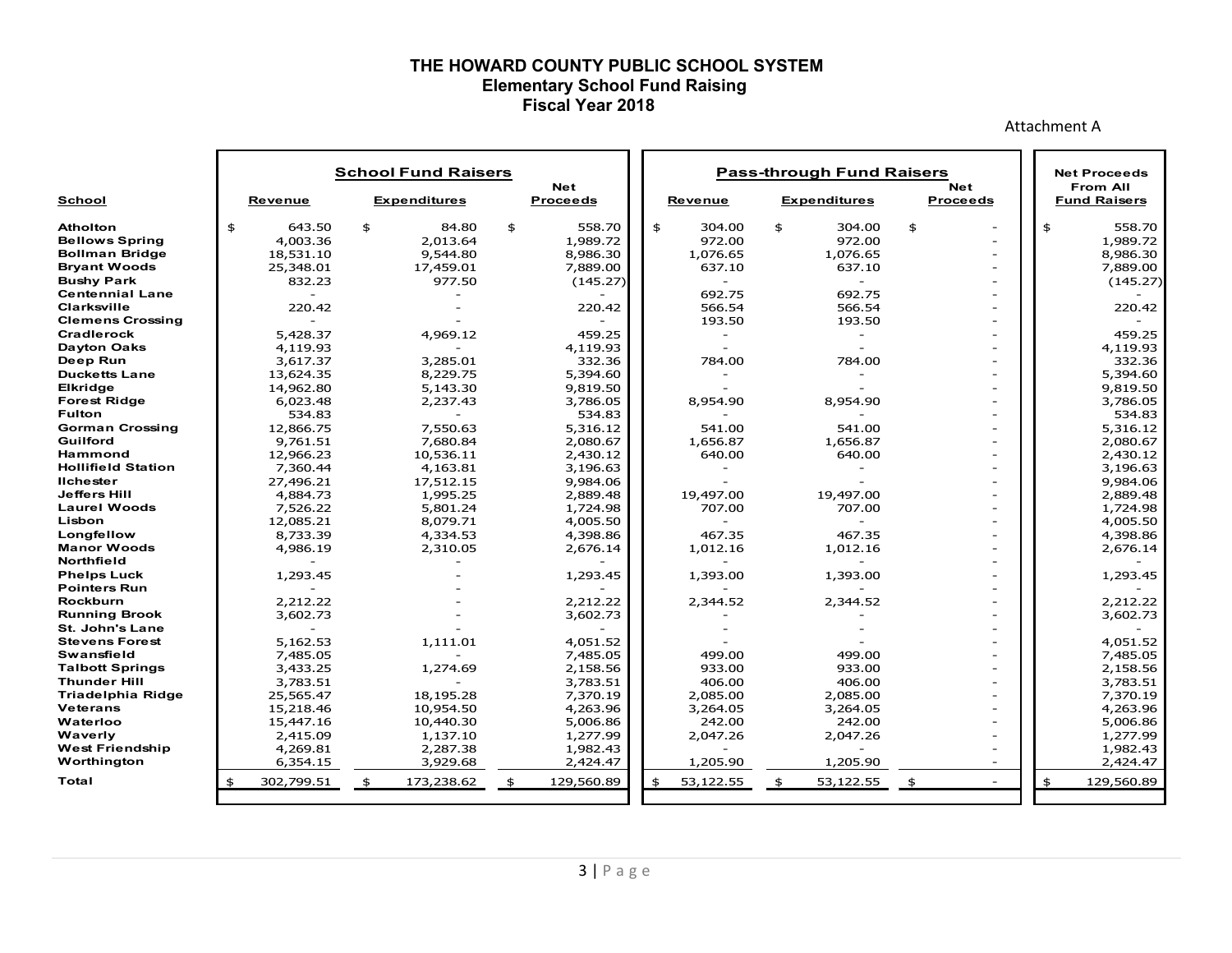#### **THE HOWARD COUNTY PUBLIC SCHOOL SYSTEM Middle School Fund Raising Fiscal Year 2018**

Attachment B

|                         |                 | <b>School Fund Raisers</b> | <b>Net</b>      | <b>Pass-through Fund Raisers</b><br><b>Net</b> |           |    |                     |    |                 |     | <b>Net Procceds</b><br><b>From All</b> |
|-------------------------|-----------------|----------------------------|-----------------|------------------------------------------------|-----------|----|---------------------|----|-----------------|-----|----------------------------------------|
| School                  | <b>Revenue</b>  | <b>Expenditures</b>        | <b>Proceeds</b> |                                                | Revenue   |    | <b>Expenditures</b> |    | <b>Proceeds</b> |     | <b>Fund Raisers</b>                    |
| <b>Bonnie Branch</b>    | \$<br>14,930.33 | \$<br>10,092.93            | \$<br>4,837.40  | \$                                             |           | \$ |                     | \$ |                 | -\$ | 4,837.40                               |
| <b>Burleigh Manor</b>   | 6,802.50        | 3,896.77                   | 2,905.73        |                                                | 6,471.83  |    | 6,471.83            |    |                 |     | 2,905.73                               |
| Clarksville             | 1,024.75        |                            | 1,024.75        |                                                | 1,084.00  |    | 1,084.00            |    |                 |     | 1,024.75                               |
| Dunloggin               | 1,074.50        | 640.15                     | 434.35          |                                                |           |    |                     |    |                 |     | 434.35                                 |
| <b>Elkridge Landing</b> | 10,634.00       | 5,911.51                   | 4,722.49        |                                                | 2,009.38  |    | 2,009.38            |    |                 |     | 4,722.49                               |
| <b>Ellicott Mills</b>   | 45,216.00       | 30,202.15                  | 15,013.85       |                                                | 2,665.11  |    | 2,665.11            |    |                 |     | 15,013.85                              |
| <b>Folly Quarter</b>    | 3,701.00        | 943.62                     | 2,757.38        |                                                | 2,988.00  |    | 2,988.00            |    |                 |     | 2,757.38                               |
| Glenwood                | 3,307.00        | 810.00                     | 2,497.00        |                                                | 33,756.14 |    | 33,756.14           |    |                 |     | 2,497.00                               |
| <b>Hammond</b>          | 3,255.88        | 2,378.77                   | 877.11          |                                                | 5,326.59  |    | 5,326.59            |    |                 |     | 877.11                                 |
| <b>Harper's Choice</b>  | 5,432.79        | 467.62                     | 4,965.17        |                                                | 366.97    |    | 366.97              |    |                 |     | 4,965.17                               |
| Lake Elkhorn            | 13,384.34       | 10,665.41                  | 2,718.93        |                                                | 231.94    |    | 231.94              |    |                 |     | 2,718.93                               |
| Lime Kiln               |                 |                            |                 |                                                | 1,317.00  |    | 1,317.00            |    |                 |     |                                        |
| <b>Mayfield Woods</b>   | 10,524.61       | 7,089.61                   | 3,435.00        |                                                | 2,643.46  |    | 2,643.46            |    |                 |     | 3,435.00                               |
| <b>Mount View</b>       | 11,459.20       | 7,698.17                   | 3,761.03        |                                                | 3,089.42  |    | 3,089.42            |    |                 |     | 3,761.03                               |
| <b>Murray Hill</b>      | 1,951.06        |                            | 1,951.06        |                                                | 2,927.88  |    | 2,927.88            |    |                 |     | 1,951.06                               |
| <b>Oakland Mills</b>    | 15,265.47       | 8,689.02                   | 6,576.45        |                                                | 1,489.39  |    | 1,489.39            |    |                 |     | 6,576.45                               |
| Patapsco                |                 |                            |                 |                                                | 1,098.00  |    | 1,098.00            |    | $\blacksquare$  |     |                                        |
| <b>Patuxent Valley</b>  | 3,604.48        | 3,146.67                   | 457.81          |                                                | 2,143.07  |    | 2,143.07            |    |                 |     | 457.81                                 |
| <b>Thomas Viaduct</b>   | 12,422.51       | 8,635.43                   | 3,787.08        |                                                | 3,397.01  |    | 3,397.01            |    |                 |     | 3,787.08                               |
| <b>Wilde Lake</b>       | 4,198.91        | 1,896.82                   | 2,302.09        |                                                | 3,750.25  |    | 3,750.25            |    |                 |     | 2,302.09                               |
| Total                   | 168,189.33      | 103,164.65                 | 65,024.68       | \$                                             | 76,755.44 |    | 76,755.44           | \$ |                 |     | 65,024.68                              |
|                         |                 |                            |                 |                                                |           |    |                     |    |                 |     |                                        |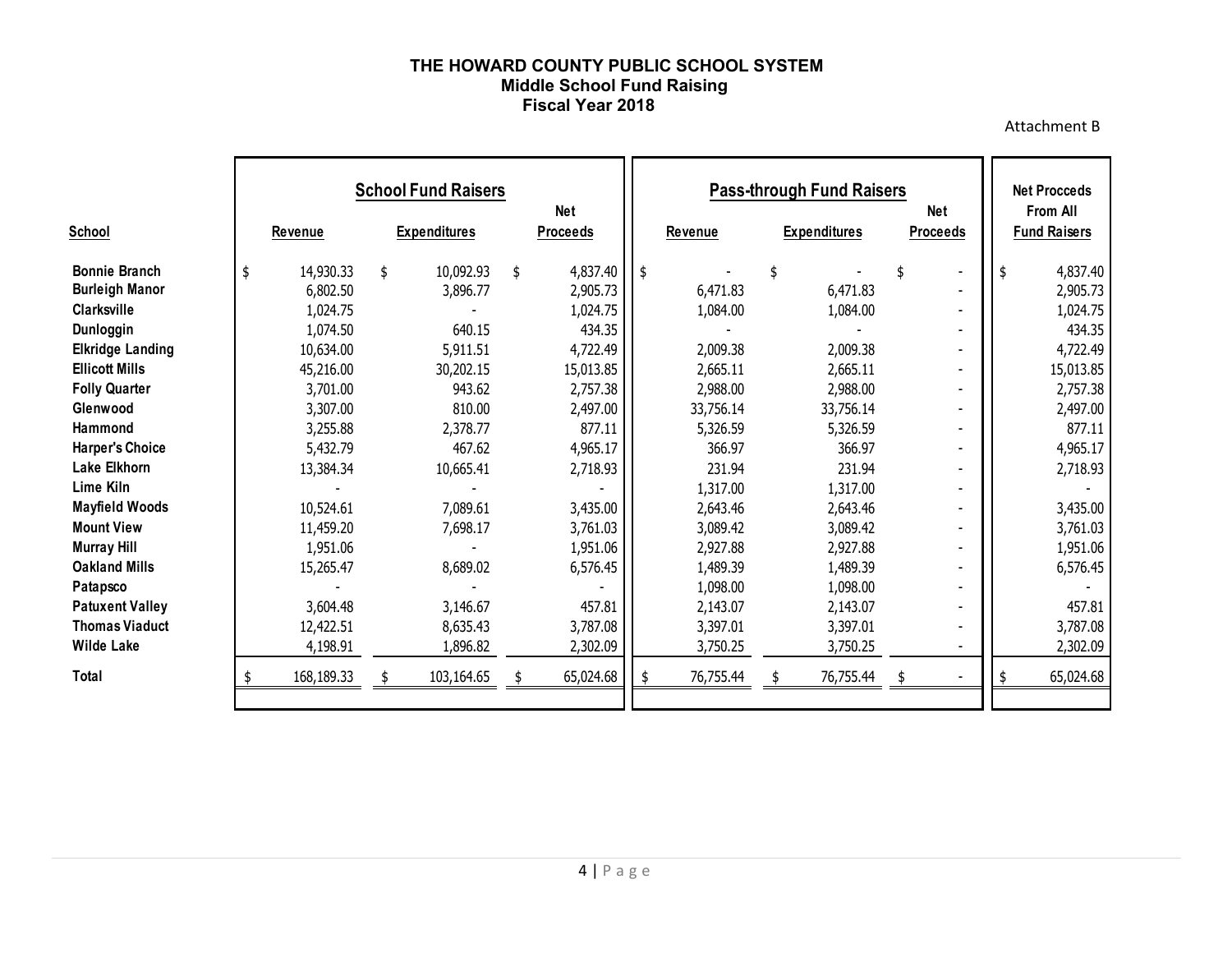#### **THE HOWARD COUNTY PUBLIC SCHOOL SYSTEM High School Fund Raising Fiscal Year 2018**

Attachment C

| <b>School</b>          | <b>School Fund Raisers</b><br>Net<br><b>Expenditures</b><br><b>Proceeds</b><br><b>Revenue</b> |    |            |    |            | <b>Pass-through Fund Raisers</b><br><b>Net</b><br><b>Revenue</b><br><b>Proceeds</b><br><b>Expenditures</b> |            |    |            |    |  |    | <b>Net Procceds</b><br><b>From All</b><br><b>Fund Raisers</b> |
|------------------------|-----------------------------------------------------------------------------------------------|----|------------|----|------------|------------------------------------------------------------------------------------------------------------|------------|----|------------|----|--|----|---------------------------------------------------------------|
| Atholton               | \$<br>59,649.55                                                                               | \$ | 18,460.11  | \$ | 41,189.44  | \$                                                                                                         | 8,095.35   | \$ | 8,095.35   | \$ |  | \$ | 41,189.44                                                     |
| Centennial             | 147,158.79                                                                                    |    | 71,219.16  |    | 75,939.63  |                                                                                                            | 12,619.66  |    | 12,619.66  |    |  |    | 75,939.63                                                     |
| Glenelg                | 183,515.94                                                                                    |    | 122,199.33 |    | 61,316.61  |                                                                                                            | 9,526.44   |    | 9,526.44   |    |  |    | 61,316.61                                                     |
| Hammond                | 61,165.47                                                                                     |    | 26,153.00  |    | 35,012.47  |                                                                                                            | 5,827.30   |    | 5,827.30   |    |  |    | 35,012.47                                                     |
| Howard                 | 116,844.80                                                                                    |    | 63,628.73  |    | 53,216.07  |                                                                                                            | 5,410.38   |    | 5,410.38   |    |  |    | 53,216.07                                                     |
| Long Reach             | 82,034.70                                                                                     |    | 36,558.62  |    | 45,476.08  |                                                                                                            | 1,047.26   |    | 1,047.26   |    |  |    | 45,476.08                                                     |
| <b>Marriotts Ridge</b> | 107,460.37                                                                                    |    | 64,355.25  |    | 43,105.12  |                                                                                                            | 12,546.01  |    | 12,546.01  |    |  |    | 43,105.12                                                     |
| Mt. Hebron             | 45,150.09                                                                                     |    | 12,397.61  |    | 32,752.48  |                                                                                                            | 48,119.74  |    | 48,119.74  |    |  |    | 32,752.48                                                     |
| <b>Oakland Mills</b>   | 72,830.93                                                                                     |    | 25,739.99  |    | 47,090.94  |                                                                                                            | 18,691.80  |    | 18,691.80  |    |  |    | 47,090.94                                                     |
| <b>Reservoir</b>       | 83,596,01                                                                                     |    | 40,465.49  |    | 43,130.52  |                                                                                                            | 4,236.81   |    | 4,236.81   |    |  |    | 43,130.52                                                     |
| <b>River Hill</b>      | 94,044.99                                                                                     |    | 32,497.03  |    | 61,547.96  |                                                                                                            | 11,149.84  |    | 11,149.84  |    |  |    | 61,547.96                                                     |
| <b>Wilde Lake</b>      | 96,074.63                                                                                     |    | 35,612.42  |    | 60,462.21  |                                                                                                            | 4,492.76   |    | 4,492.76   |    |  |    | 60,462.21                                                     |
| Total                  | 1,149,526.27                                                                                  |    | 549,286.74 |    | 600,239.53 |                                                                                                            | 141,763.35 |    | 141,763.35 | -5 |  |    | 600,239.53                                                    |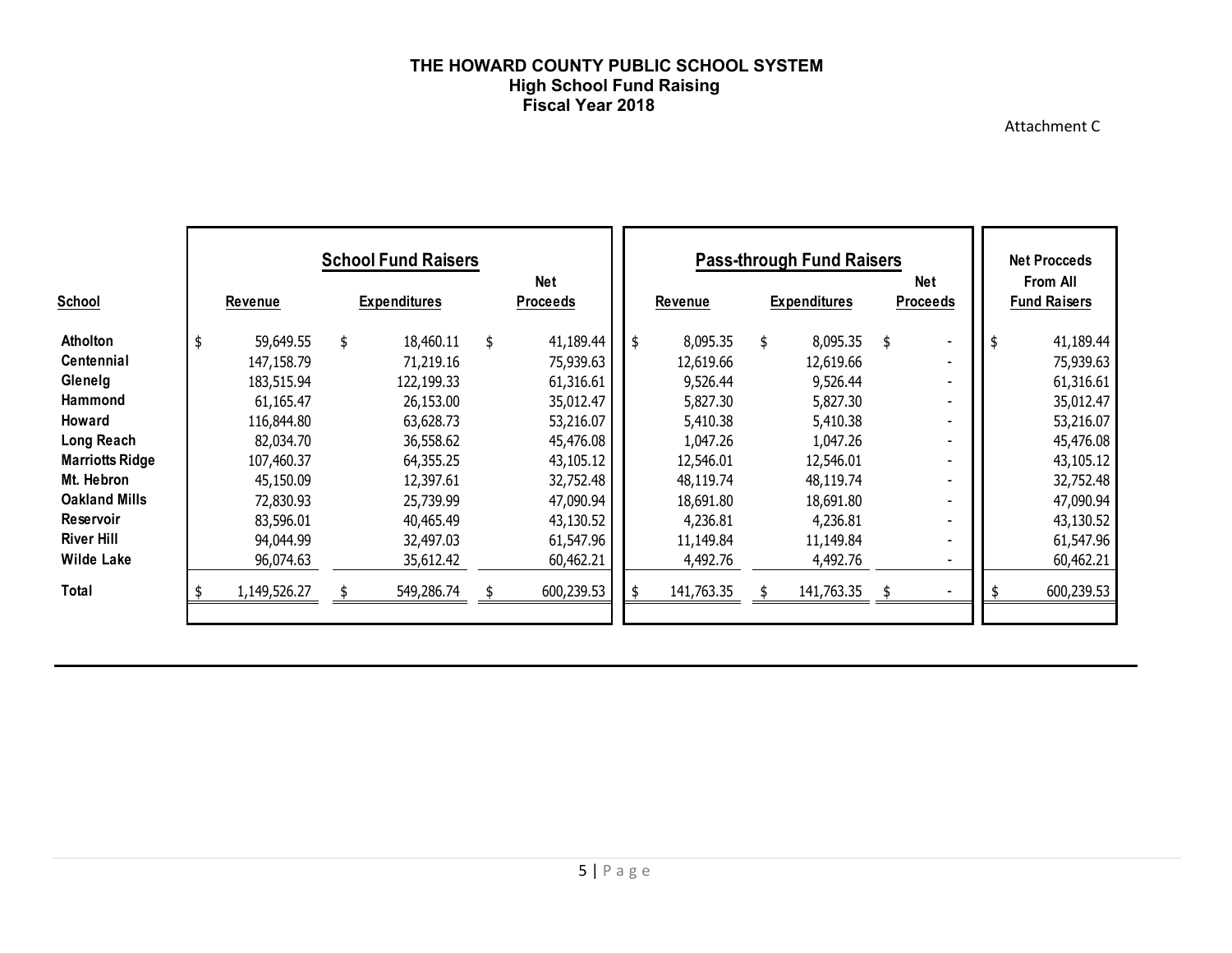#### **THE HOWARD COUNTY PUBLIC SCHOOL SYSTEM Special School Fund Raising Fiscal Year 2018**

Attachment D

| <b>School</b>                          | <b>School Fund Raisers</b><br><b>Net</b><br>Revenue<br><b>Expenditures</b><br><b>Proceeds</b> |        |    |                          |  | <b>Pass-through Fund Raisers</b><br><b>Net</b><br><b>Revenue</b><br><b>Proceeds</b><br><b>Expenditures</b> |     |        |  |        |   | <b>Net Proceeds</b><br><b>From All</b><br><b>Fund Raisers</b> |  |        |  |
|----------------------------------------|-----------------------------------------------------------------------------------------------|--------|----|--------------------------|--|------------------------------------------------------------------------------------------------------------|-----|--------|--|--------|---|---------------------------------------------------------------|--|--------|--|
| <b>ARL</b><br><b>Cedar Lane School</b> |                                                                                               | 657.07 | \$ | $\overline{\phantom{0}}$ |  | 657.07<br>-                                                                                                | -\$ | 240.03 |  | 240.03 | S | -<br>-                                                        |  | 657.07 |  |
| <b>Homewood Center</b>                 |                                                                                               | 137.09 |    | $\overline{\phantom{0}}$ |  | 137.09                                                                                                     |     |        |  | -      |   | ۰                                                             |  | 137.09 |  |
| <b>Total</b>                           |                                                                                               | 794.16 |    |                          |  | 794.16                                                                                                     |     | 240.03 |  | 240.03 |   | $\overline{\phantom{0}}$                                      |  | 794.16 |  |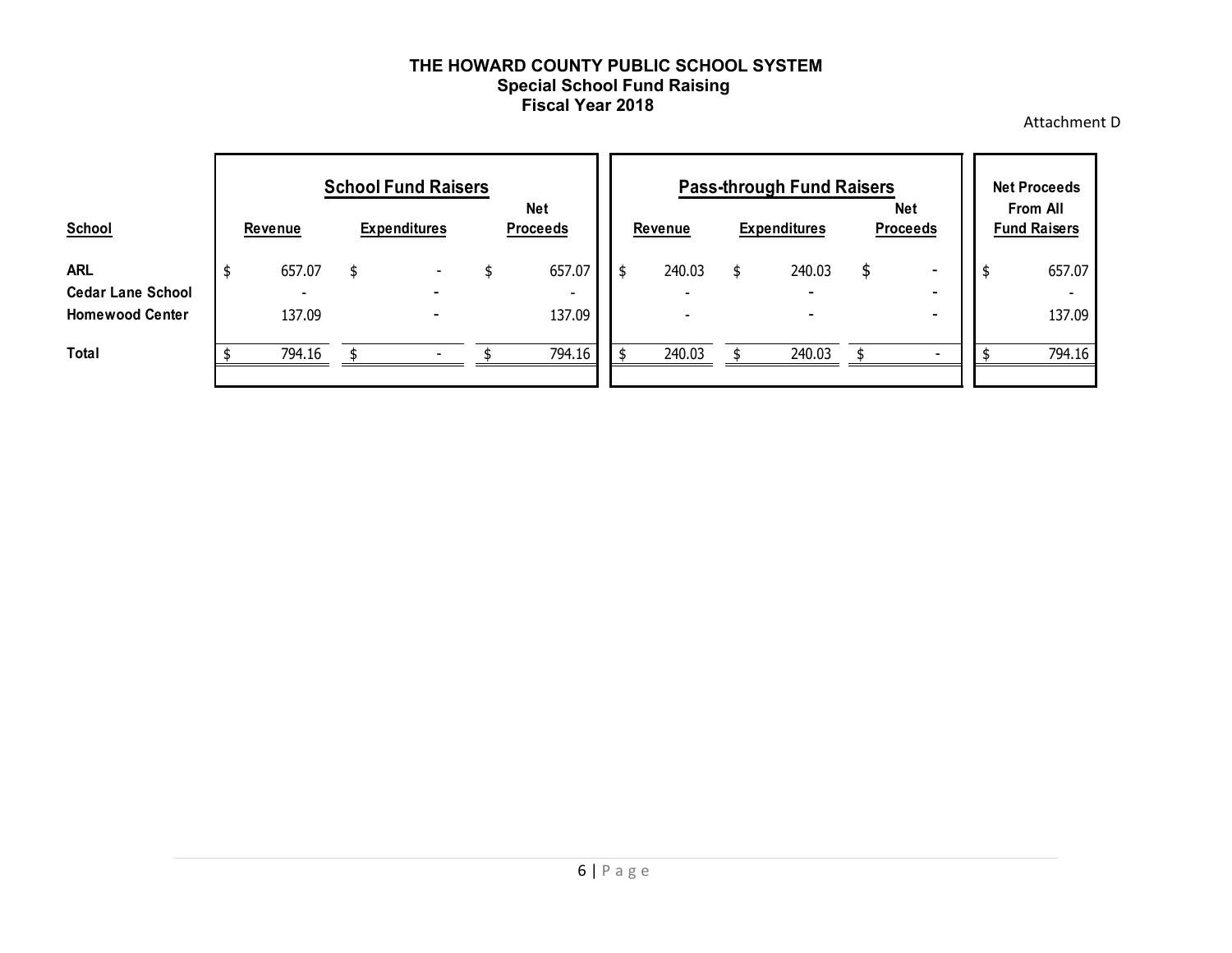#### **THE HOWARD COUNTY PUBLIC SCHOOL SYSTEM Elementary School Cash Donations Fiscal Year 2018**

Attachment E

|                                      |                    |                                | <b>Cash Donations</b>    |                            |                 | <b>Total Cash</b>    |
|--------------------------------------|--------------------|--------------------------------|--------------------------|----------------------------|-----------------|----------------------|
| School                               | <b>PTSA</b>        | <b>Booster</b>                 | Parent                   | Corporate                  | <b>Other</b>    | <b>Donations</b>     |
| <b>Atholton</b>                      | \$<br>2,825.00     | \$                             | \$<br>100.00             | \$<br>2,198.92             | \$              | \$<br>5,123.92       |
| <b>Bellows Spring</b>                |                    |                                |                          | 3,621.55                   |                 | 3,621.55             |
| <b>Bollman Bridge</b>                | 1,571.50           |                                | 45.00                    | 1,382.46                   |                 | 2,998.96             |
| <b>Bryant Woods</b>                  | 500.00             |                                | 500.00                   |                            | 550.00          | 1,550.00             |
| <b>Bushy Park</b>                    | 418.49             |                                |                          |                            | 600.00          | 1,018.49             |
| <b>Centennial Lane</b>               | 23,383.66          |                                |                          | 3,566.14                   |                 | 26,949.80            |
| Clarksville                          | 5,702.76           |                                | 300.00                   | 3,739.26                   |                 | 9,742.02             |
| <b>Clemens Crossing</b>              | 12,312.64          |                                |                          | 7,605.77                   | 160.36          | 20,078.77            |
| Cradlerock                           | 1,049.06           |                                |                          | 6,105.36                   | 3,050.00        | 10,204.42            |
| <b>Dayton Oaks</b>                   | 11,683.19          |                                | 450.00                   | 9,280.34                   |                 | 21,413.53            |
| Deep Run                             | 5,332.22           |                                | 775.00                   | 3,262.88                   | 60.00           | 9,430.10             |
| <b>Ducketts Lane</b>                 | 5,776.38           |                                | $\overline{\phantom{a}}$ | 2,687.19                   | 150.00          | 8,613.57             |
| <b>Elkridge</b>                      | 3,000.00           |                                | 461.00                   | 1,598.37                   | 750.00          | 5,809.37             |
| <b>Forest Ridge</b><br><b>Fulton</b> | 10,908.21          |                                | 500.00                   | 2,590.94                   | 150.00          | 14,149.15            |
| <b>Gorman Crossing</b>               | 8,611.76           |                                | 3,140.00                 | 2,397.71                   | 100.74          | 14,250.21            |
| Guilford                             | 8,000.00<br>975.00 |                                | 745.00                   | 943.53                     |                 | 8,000.00<br>2,663.53 |
| <b>Hammond</b>                       |                    |                                |                          | 222.63                     | 886.90          | 1,109.53             |
| <b>Hollifield Station</b>            | 1,153.00           |                                | 553.00                   | 2,004.89                   |                 | 3,710.89             |
| <b>Ilchester</b>                     | 10,107.15          |                                | 20.00                    | 5,655.46                   |                 | 15,782.61            |
| <b>Jeffers Hill</b>                  |                    |                                | 73.00                    | 744.56                     | 750.00          | 1,567.56             |
| Laurel Woods                         |                    |                                | $\overline{\phantom{0}}$ | 140.68                     |                 | 140.68               |
| Lisbon                               | 5,000.00           |                                | 300.00                   |                            |                 | 5,300.00             |
| Longfellow                           | 1,992.46           |                                | 730.00                   | 1,192.89                   | 3,079.20        | 6,994.55             |
| <b>Manor Woods</b>                   | 13,438.74          |                                | $\overline{\phantom{a}}$ | 1,224.68                   |                 | 14,663.42            |
| Northfield                           | 9,358.81           |                                |                          | 1,869.77                   |                 | 11,228.58            |
| <b>Phelps Luck</b>                   | 1,467.70           |                                | 221.51                   | 1,396.42                   | 2,030.00        | 5,115.63             |
| <b>Pointers Run</b>                  | 2,017.00           |                                | 500.00                   | 800.00                     |                 | 3,317.00             |
| <b>Rockburn</b>                      | 3,200.00           |                                |                          | 5,065.55                   |                 | 8,265.55             |
| <b>Running Brook</b>                 | 4,371.50           |                                |                          | 4,740.20                   | 12,750.00       | 21,861.70            |
| <b>St. John's Lane</b>               |                    |                                |                          | 924.43                     |                 | 924.43               |
| <b>Stevens Forest</b>                | 2,547.00           |                                |                          | 6,462.25                   | 885.00          | 9,894.25             |
| <b>Swansfield</b>                    | 552.89             |                                |                          | 1,020.00                   | 11,000.00       | 12,572.89            |
| <b>Talbott Springs</b>               | 1,015.00           |                                | 1,500.00                 | 2,857.10                   |                 | 5,372.10             |
| <b>Thunder Hill</b>                  | 7,172.54           |                                |                          | 1,492.93                   | 281.30          | 8,946.77             |
| <b>Triadelphia Ridge</b>             |                    |                                |                          | 3,896.98                   |                 | 3,896.98             |
| <b>Veterans</b>                      | 2,236.97           |                                | 461.00                   | 296.19                     |                 | 2,994.16             |
| Waterloo                             | 10,000.00          |                                | 100.00                   | 504.15                     |                 | 10,604.15            |
| Waverly                              | 25,978.69          |                                |                          |                            |                 | 25,978.69            |
| <b>West Friendship</b>               | 662.11             |                                |                          | 1,413.59                   | $\equiv$        | 2,075.70             |
| Worthington                          | 4,358.95           |                                |                          | 1,081.17                   |                 | 5,440.12             |
| Total                                | 208,680.38<br>\$   | \$<br>$\overline{\phantom{a}}$ | \$<br>11,474.51          | $\frac{4}{3}$<br>95,986.94 | 37,233.50<br>\$ | 353,375.33<br>\$     |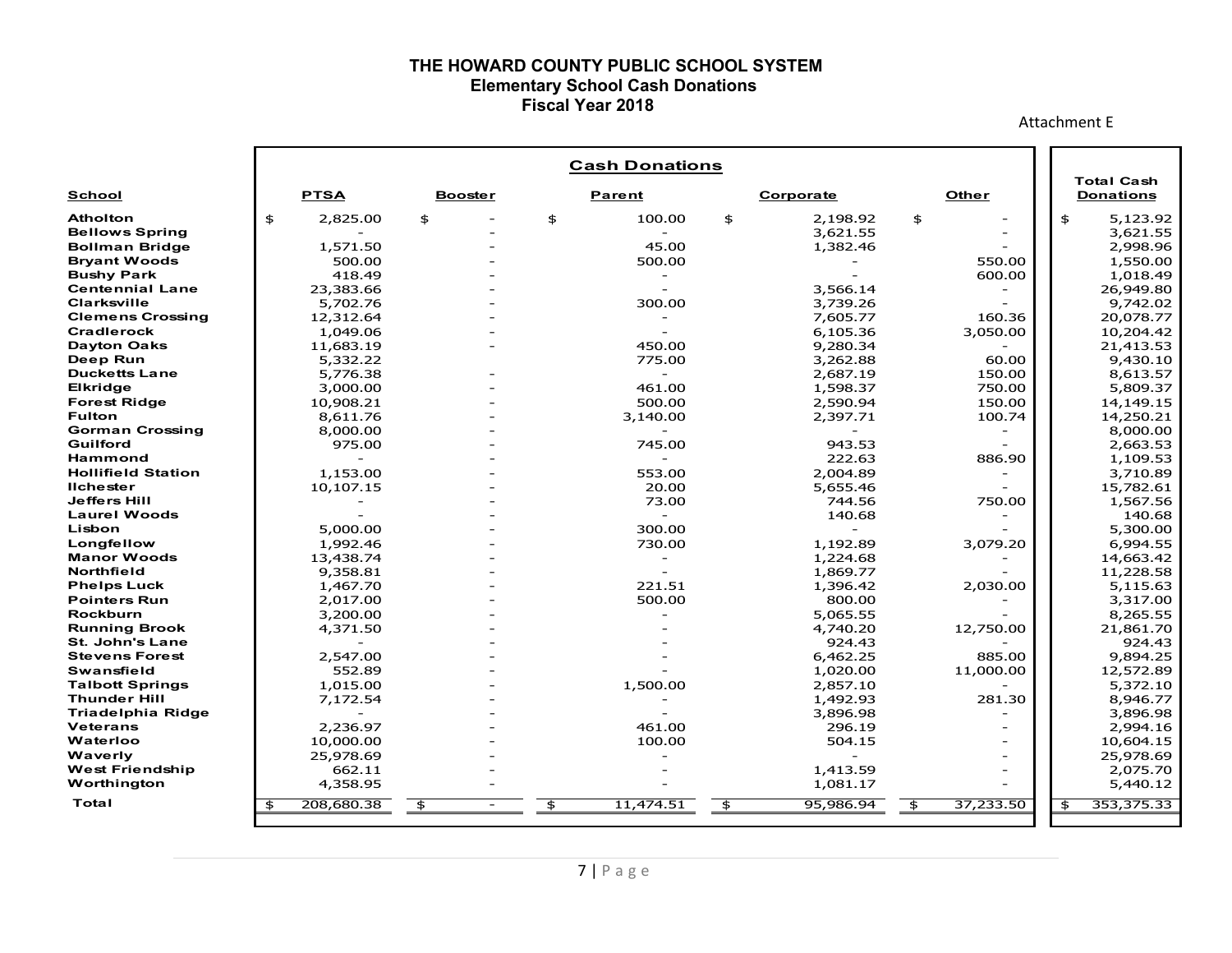#### **THE HOWARD COUNTY PUBLIC SCHOOL SYSTEM Elementary School Non-Cash Donations Fiscal Year 2018**

Attachment F

|                                  |                                  |                | <b>Non-Cash Donations</b> |                          |                |                                           |  |
|----------------------------------|----------------------------------|----------------|---------------------------|--------------------------|----------------|-------------------------------------------|--|
| School                           | <b>PTA</b>                       | <b>Booster</b> | Parent                    | Corporate                | Other          | <b>Total Non-Cash</b><br><b>Donations</b> |  |
| <b>Atholton</b>                  | \$                               | \$             | \$<br>250.00              | \$                       | \$             | \$<br>250.00                              |  |
| <b>Bellows Spring</b>            |                                  |                |                           |                          |                |                                           |  |
| <b>Bollman Bridge</b>            |                                  |                | 1,000.00                  |                          |                | 1,000.00                                  |  |
| <b>Bryant Woods</b>              |                                  |                | 400.00                    |                          |                | 400.00                                    |  |
| <b>Bushy Park</b>                | 14,102.80                        |                |                           |                          |                | 14,102.80                                 |  |
| <b>Centennial Lane</b>           | 2,233.51                         | 8,995.04       |                           |                          |                | 11,228.55                                 |  |
| Clarksville                      |                                  |                |                           | 800.00                   |                | 800.00                                    |  |
| <b>Clemens Crossing</b>          |                                  |                |                           |                          |                |                                           |  |
| <b>Cradlerock</b>                | 3,113.44                         |                |                           |                          |                | 3,113.44                                  |  |
| <b>Dayton Oaks</b>               | 1,339.93                         |                |                           |                          |                | 1,339.93                                  |  |
| Deep Run                         | 14,408.74                        |                |                           | 2,976.00                 | 1,112.48       | 18,497.22                                 |  |
| <b>Ducketts Lane</b><br>Elkridge |                                  |                |                           | 115.00                   | 1,750.00       | 1,865.00                                  |  |
| <b>Forest Ridge</b>              | 1,247.00                         |                | 850.00                    | $\overline{\phantom{a}}$ | 1,895.00       | 3,992.00                                  |  |
| <b>Fulton</b>                    |                                  |                |                           |                          |                |                                           |  |
| <b>Gorman Crossing</b>           |                                  |                |                           | 485.00                   |                | 485.00                                    |  |
| Guilford                         | 700.00                           |                |                           |                          |                | 700.00                                    |  |
| <b>Hammond</b>                   | 13,708.56                        |                |                           |                          |                | 13,708.56                                 |  |
| <b>Hollifield Station</b>        | 7,503.67                         |                |                           |                          |                | 7,503.67                                  |  |
| <b>Ilchester</b>                 | 30,294.50                        |                |                           |                          |                | 30,294.50                                 |  |
| <b>Jeffers Hill</b>              |                                  |                |                           | 447.22                   |                | 447.22                                    |  |
| <b>Laurel Woods</b>              |                                  |                |                           |                          |                |                                           |  |
| Lisbon                           |                                  |                |                           |                          |                |                                           |  |
| Longfellow                       | 1,500.00                         |                | 134.99                    |                          | 700.00         | 2,334.99                                  |  |
| <b>Manor Woods</b>               |                                  |                |                           |                          |                |                                           |  |
| Northfield                       |                                  |                |                           |                          |                |                                           |  |
| <b>Phelps Luck</b>               | 5,945.54                         |                |                           | 732.11                   | 910.00         | 7,587.65                                  |  |
| <b>Pointers Run</b>              |                                  |                | 1,100.00                  |                          |                | 1,100.00                                  |  |
| <b>Rockburn</b>                  | 21,105.13                        |                |                           |                          |                | 21,105.13                                 |  |
| <b>Running Brook</b>             |                                  |                |                           |                          |                |                                           |  |
| <b>St. John's Lane</b>           | 21,428.00                        |                |                           |                          |                | 21,428.00                                 |  |
| <b>Stevens Forest</b>            |                                  |                |                           |                          | 1,896.97       | 1,896.97                                  |  |
| <b>Swansfield</b>                |                                  |                |                           |                          | 675.70         | 675.70                                    |  |
| <b>Talbott Springs</b>           |                                  |                |                           |                          |                |                                           |  |
| <b>Thunder Hill</b>              |                                  |                |                           |                          | 100.00         | 100.00                                    |  |
| <b>Triadelphia Ridge</b>         | 10,952.89                        |                |                           |                          |                | 10,952.89                                 |  |
| <b>Veterans</b>                  |                                  |                |                           |                          | 510.00         | 510.00                                    |  |
| Waterloo                         |                                  |                |                           |                          |                |                                           |  |
| Waverly                          | 1,998.64                         |                |                           |                          |                | 1,998.64                                  |  |
| <b>West Friendship</b>           | 1,345.50                         |                |                           |                          |                | 1,345.50                                  |  |
| Worthington                      |                                  |                |                           |                          |                |                                           |  |
| Total                            | 152,927.85<br>$\mathbf{\hat{z}}$ | 8,995.04<br>\$ | \$<br>3,734.99            | \$<br>5,555.33           | \$<br>9,550.15 | 180,763.36<br>\$                          |  |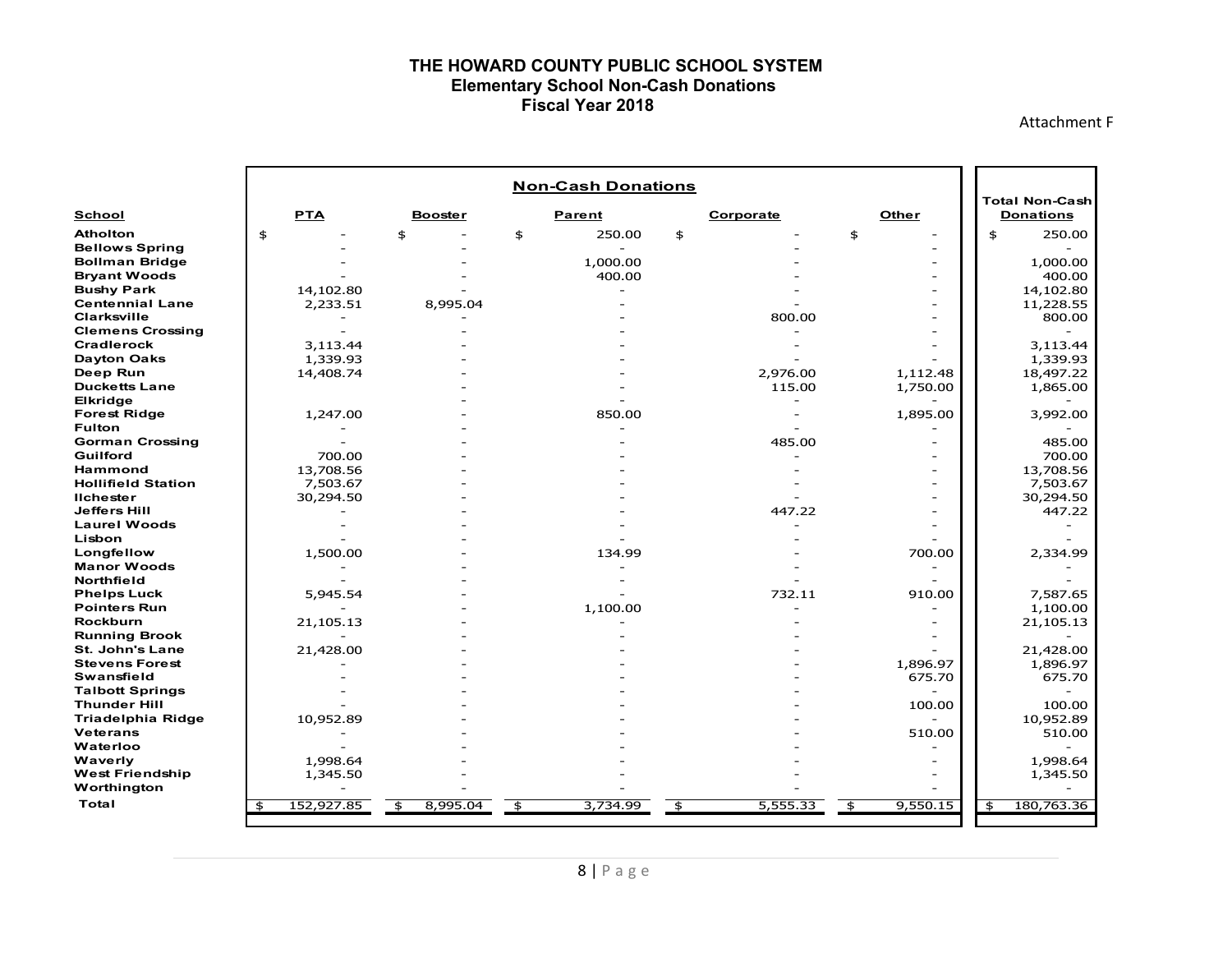#### **THE HOWARD COUNTY PUBLIC SCHOOL SYSTEM Elementary School Total Donations Fiscal Year 2018**

Attachment G

|                           |                                  |                | <b>Total Donations</b>     |                         |            |                 |                           |
|---------------------------|----------------------------------|----------------|----------------------------|-------------------------|------------|-----------------|---------------------------|
| <b>School</b>             | <b>PTA</b>                       | <b>Booster</b> | Parent                     |                         | Corporate  | Other           | Total<br><b>Donations</b> |
| <b>Atholton</b>           | \$<br>2,825.00                   | \$             | \$<br>350.00               | \$                      | 2,198.92   | \$              | \$<br>5,373.92            |
| <b>Bellows Spring</b>     |                                  |                |                            |                         | 3,621.55   |                 | 3,621.55                  |
| <b>Bollman Bridge</b>     | 1,571.50                         |                | 1.045.00                   |                         | 1,382.46   |                 | 3,998.96                  |
| <b>Bryant Woods</b>       | 500.00                           |                | 900.00                     |                         |            | 550.00          | 1,950.00                  |
| <b>Bushy Park</b>         | 14,521.29                        |                | $\blacksquare$             |                         |            | 600.00          | 15,121.29                 |
| <b>Centennial Lane</b>    | 25,617.17                        | 8,995.04       |                            |                         | 3,566.14   |                 | 38,178.35                 |
| Clarksville               | 5,702.76                         |                | 300.00                     |                         | 4,539.26   |                 | 10,542.02                 |
| <b>Clemens Crossing</b>   | 12,312.64                        |                |                            |                         | 7,605.77   | 160.36          | 20,078.77                 |
| Cradlerock                | 4,162.50                         |                |                            |                         | 6,105.36   | 3,050.00        | 13,317.86                 |
| <b>Dayton Oaks</b>        | 13,023.12                        |                | 450.00                     |                         | 9,280.34   |                 | 22,753.46                 |
| Deep Run                  | 19,740.96                        |                | 775.00                     |                         | 6,238.88   | 1,172.48        | 27,927.32                 |
| <b>Ducketts Lane</b>      | 5,776.38                         |                | $\sim$                     |                         | 2,802.19   | 1,900.00        | 10,478.57                 |
| <b>Elkridge</b>           | 3,000.00                         |                | 461.00                     |                         | 1,598.37   | 750.00          | 5,809.37                  |
| <b>Forest Ridge</b>       | 12,155.21                        |                | 1,350.00                   |                         | 2,590.94   | 2,045.00        | 18,141.15                 |
| <b>Fulton</b>             | 8,611.76                         |                | 3,140.00                   |                         | 2,397.71   | 100.74          | 14,250.21                 |
| <b>Gorman Crossing</b>    | 8,000.00                         |                |                            |                         | 485.00     |                 | 8,485.00                  |
| Guilford                  | 1,675.00                         |                | 745.00                     |                         | 943.53     |                 | 3,363.53                  |
| <b>Hammond</b>            | 13,708.56                        |                | $\sim$                     |                         | 222.63     | 886.90          | 14,818.09                 |
| <b>Hollifield Station</b> | 8,656.67                         |                | 553.00                     |                         | 2.004.89   |                 | 11,214.56                 |
| <b>Ilchester</b>          | 40,401.65                        |                | 20.00                      |                         | 5,655.46   |                 | 46,077.11                 |
| <b>Jeffers Hill</b>       |                                  |                | 73.00                      |                         | 1,191.78   | 750.00          | 2,014.78                  |
| <b>Laurel Woods</b>       |                                  |                |                            |                         | 140.68     |                 | 140.68                    |
| Lisbon                    | 5,000.00                         |                | 300.00                     |                         |            |                 | 5,300.00                  |
| Longfellow                | 3,492.46                         |                | 864.99                     |                         | 1,192.89   | 3,779.20        | 9,329.54                  |
| <b>Manor Woods</b>        | 13,438.74                        |                | $\overline{\phantom{a}}$   |                         | 1,224.68   |                 | 14,663.42                 |
| Northfield                | 9,358.81                         |                |                            |                         | 1,869.77   |                 | 11,228.58                 |
| <b>Phelps Luck</b>        | 7.413.24                         |                | 221.51                     |                         | 2,128.53   | 2,940.00        | 12,703.28                 |
| <b>Pointers Run</b>       | 2,017.00                         |                | 1,600.00                   |                         | 800.00     |                 | 4,417.00                  |
| <b>Rockburn</b>           | 24,305.13                        |                |                            |                         | 5,065.55   |                 | 29,370.68                 |
| <b>Running Brook</b>      | 4,371.50                         |                |                            |                         | 4,740.20   | 12,750.00       | 21,861.70                 |
| <b>St. John's Lane</b>    | 21,428.00                        |                |                            |                         | 924.43     |                 | 22,352.43                 |
| <b>Stevens Forest</b>     | 2,547.00                         |                |                            |                         | 6,462.25   | 2,781.97        | 11,791.22                 |
| <b>Swansfield</b>         | 552.89                           |                |                            |                         | 1,020.00   | 11,675.70       | 13,248.59                 |
| <b>Talbott Springs</b>    | 1,015.00                         |                | 1,500.00                   |                         | 2,857.10   |                 | 5,372.10                  |
| <b>Thunder Hill</b>       | 7.172.54                         |                |                            |                         | 1,492.93   | 381.30          | 9.046.77                  |
| <b>Triadelphia Ridge</b>  | 10,952.89                        |                |                            |                         | 3,896.98   |                 | 14,849.87                 |
| <b>Veterans</b>           | 2,236.97                         |                | 461.00                     |                         | 296.19     | 510.00          | 3,504.16                  |
| Waterloo                  | 10,000.00                        |                | 100.00                     |                         | 504.15     |                 | 10,604.15                 |
| Waverly                   | 27,977.33                        |                |                            |                         |            |                 | 27,977.33                 |
| <b>West Friendship</b>    | 2,007.61                         |                |                            |                         | 1,413.59   |                 | 3,421.20                  |
| Worthington               | 4,358.95                         |                |                            |                         | 1,081.17   |                 | 5,440.12                  |
| Total                     | 361,608.23<br>$\mathbf{\hat{z}}$ | 8,995.04<br>\$ | 15,209.50<br>$\frac{4}{5}$ | $\overline{\mathbf{f}}$ | 101,542.27 | 46,783.65<br>\$ | 534,138.69<br>\$          |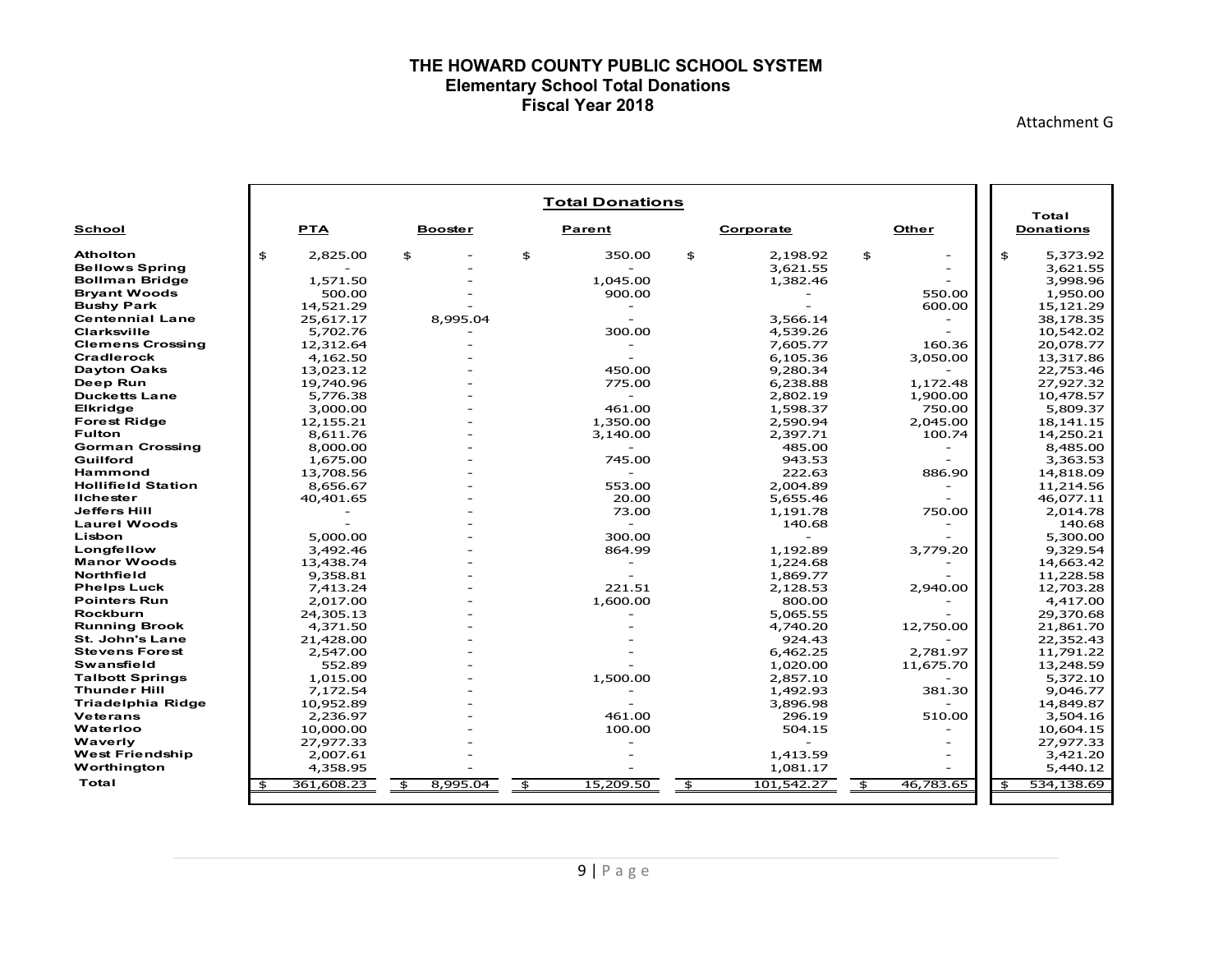#### **THE HOWARD COUNTY PUBLIC SCHOOL SYSTEM Middle School Cash Donations Fiscal Year 2018**

Attachment H

|                         |                 |                | <b>Cash Donations</b> |                |          |                                       |
|-------------------------|-----------------|----------------|-----------------------|----------------|----------|---------------------------------------|
| <b>School</b>           | <b>PTA</b>      | <b>Booster</b> | <b>Parent</b>         | Corporate      | Other    | <b>Total Cash</b><br><b>Donations</b> |
| <b>Bonnie Branch</b>    | \$              | \$             | \$                    | 3,570.77<br>\$ | \$       | \$<br>3,570.77                        |
| <b>Burleigh Manor</b>   | 9,268.87        |                | 636.00                | 2,032.81       |          | 11,937.68                             |
| Clarksville             | 10,532.00       |                | 629.16                | 201.46         |          | 11,362.62                             |
| Dunloggin               | 1,577.13        |                |                       |                |          | 1,577.13                              |
| <b>Elkridge Landing</b> | 725.00          |                | 465.00                |                |          | 1,190.00                              |
| <b>Ellicott Mills</b>   | 6,135.48        |                | 6,546.00              | 1,131.35       |          | 13,812.83                             |
| <b>Folly Quarter</b>    | 1,442.50        |                |                       | 5,262.91       |          | 6,705.41                              |
| Glenwood                | 4,127.00        |                |                       | 283.92         | 631.59   | 5,042.51                              |
| Hammond                 | 1,165.42        |                |                       | 6,395.84       | 886.90   | 8,448.16                              |
| <b>Harper's Choice</b>  | 4,725.86        | 3,031.41       | 1,367.58              | 2,654.71       | 673.20   | 12,452.76                             |
| <b>Lake Elkhorn</b>     | 1,700.00        |                | 1,595.00              | 1,683.22       |          | 4,978.22                              |
| Lime Kiln               | 750.00          |                |                       | 818.79         |          | 1,568.79                              |
| <b>Mayfield Woods</b>   | 5,606.80        |                |                       | 536.76         |          | 6,143.56                              |
| <b>Mount View</b>       | 1,908.86        |                | 2,780.93              | 262.47         |          | 4,952.26                              |
| <b>Murray Hill</b>      | 1,715.75        |                |                       |                |          | 1,715.75                              |
| <b>Oakland Mills</b>    | 2,757.00        |                | 1,022.00              | 1,158.94       |          | 4,937.94                              |
| Patapsco                | 1,145.86        |                |                       | 459.99         |          | 1,605.85                              |
| <b>Patuxent Valley</b>  | 4,880.18        |                | 85.00                 | 56.13          | 50.30    | 5,071.61                              |
| <b>Thomas Viaduct</b>   |                 |                | 1,070.00              | 720.00         |          | 1,790.00                              |
| <b>Wilde Lake</b>       | 8,083.00        | 1,396.08       | 450.00                | 1,062.07       |          | 10,991.15                             |
| Total                   | 68,246.71<br>\$ | 4,427.49       | 16,646.67             | 28,292.14      | 2,241.99 | \$<br>119,855.00                      |
|                         |                 |                |                       |                |          |                                       |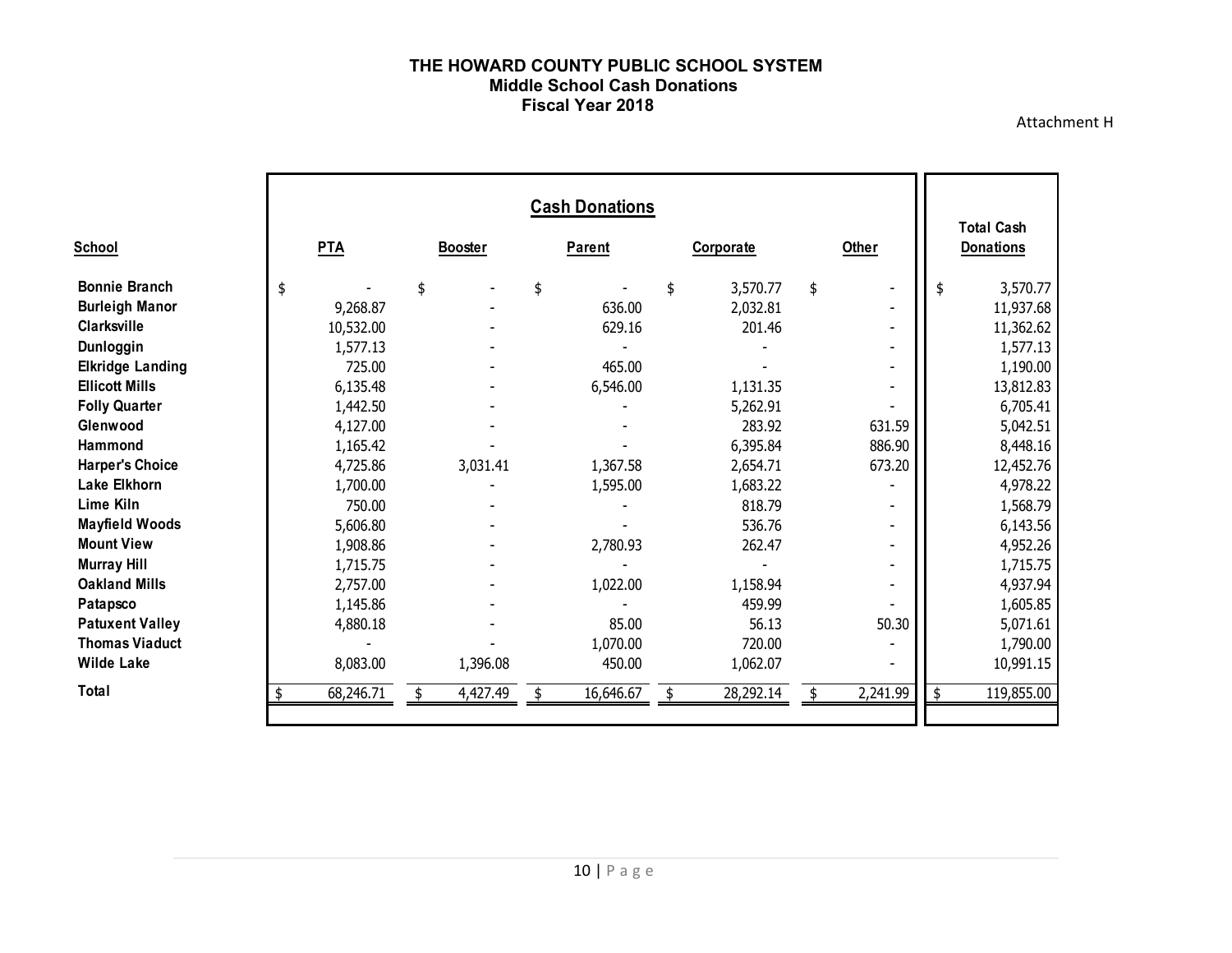#### **THE HOWARD COUNTY PUBLIC SCHOOL SYSTEM Middle School Non-Cash Donations Fiscal Year 2018**

Attachment I

|                                                                                                                                                                                                                                                                                                                                                                                                                            |                                                                                                    |                                         |               | <b>Non-Cash Donations</b>                                 |           |                 |                                     | <b>Total Non-Cash</b>                                                                                                                                     |
|----------------------------------------------------------------------------------------------------------------------------------------------------------------------------------------------------------------------------------------------------------------------------------------------------------------------------------------------------------------------------------------------------------------------------|----------------------------------------------------------------------------------------------------|-----------------------------------------|---------------|-----------------------------------------------------------|-----------|-----------------|-------------------------------------|-----------------------------------------------------------------------------------------------------------------------------------------------------------|
| <b>School</b>                                                                                                                                                                                                                                                                                                                                                                                                              | <b>PTA</b>                                                                                         | <b>Booster</b>                          | <b>Parent</b> |                                                           | Corporate |                 | Other                               | <b>Donations</b>                                                                                                                                          |
| <b>Bonnie Branch</b><br><b>Burleigh Manor</b><br>Clarksville<br>Dunloggin<br><b>Elkridge Landing</b><br><b>Ellicott Mills</b><br><b>Folly Quarter</b><br>Glenwood<br>Hammond<br><b>Harper's Choice</b><br><b>Lake Elkhorn</b><br>Lime Kiln<br><b>Mayfield Woods</b><br><b>Mount View</b><br><b>Murray Hill</b><br><b>Oakland Mills</b><br>Patapsco<br><b>Patuxent Valley</b><br><b>Thomas Viaduct</b><br><b>Wilde Lake</b> | \$<br>500.00<br>3,944.10<br>18,998.14<br>1,800.00<br>8,660.95<br>28,933.37<br>2,424.77<br>3,500.00 | \$<br>25,204.10<br>6,060.61<br>1,515.88 | \$            | 262.53<br>2,119.00<br>100.00<br>500.00<br>45.99<br>489.80 | \$        | 50.00<br>205.00 | \$<br>1,079.07<br>2,201.55<br>15.00 | \$<br>500.00<br>29,198.20<br>18,998.14<br>1,800.00<br>1,341.60<br>14,721.56<br>28,933.37<br>6,059.65<br>100.00<br>2,201.55<br>500.00<br>45.99<br>4,209.80 |
| Total                                                                                                                                                                                                                                                                                                                                                                                                                      | 68,761.33                                                                                          | \$<br>32,780.59                         | \$            | 3,517.32                                                  |           | 255.00          | \$<br>3,295.62                      | \$<br>108,609.86                                                                                                                                          |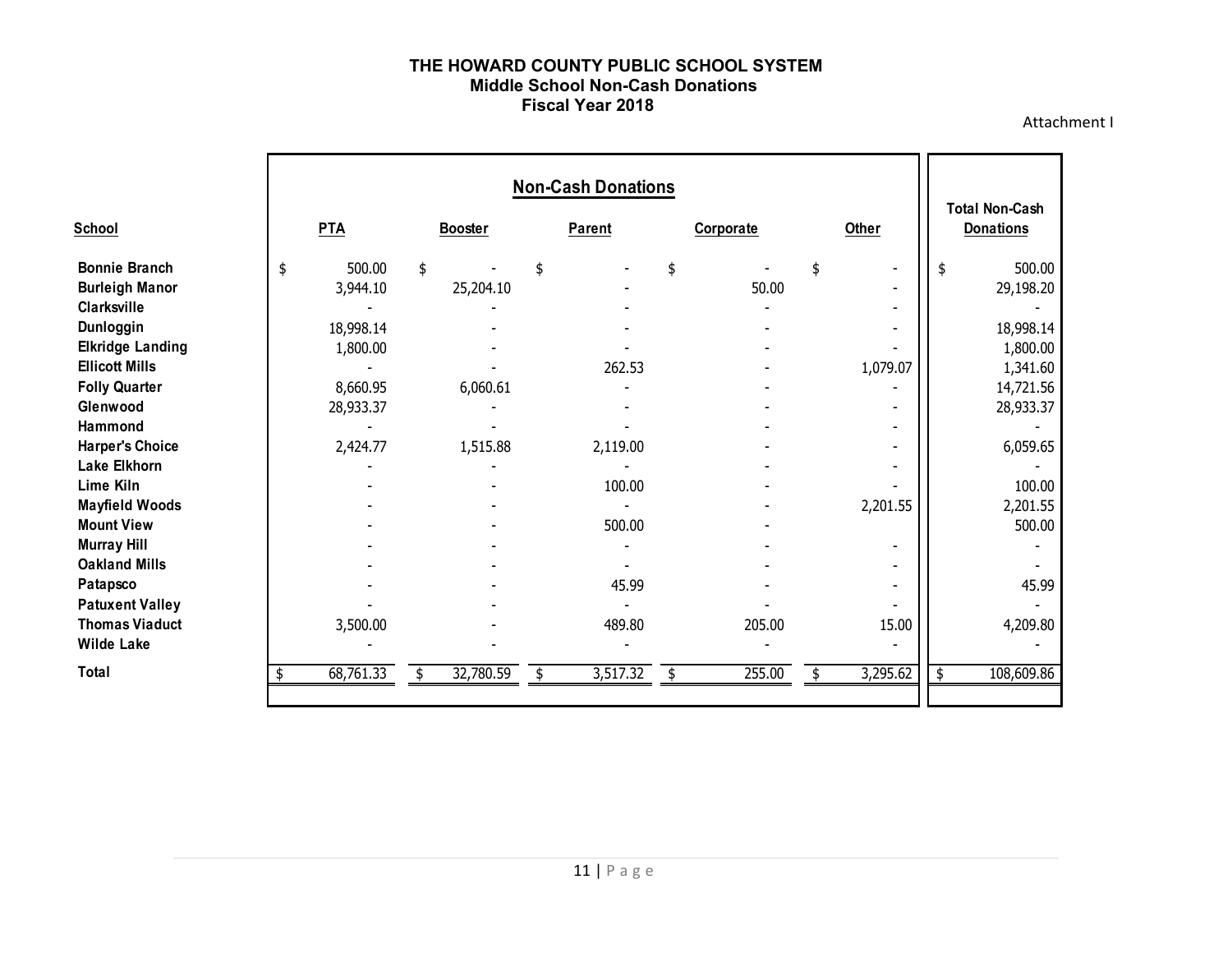#### **THE HOWARD COUNTY PUBLIC SCHOOL SYSTEM Middle School Total Donations Fiscal Year 2018**

Attachment J

|                         |                  |                |               | <b>Totals Donations</b> |           |           |              |          |                           |
|-------------------------|------------------|----------------|---------------|-------------------------|-----------|-----------|--------------|----------|---------------------------|
| <b>School</b>           | PTA              | <b>Booster</b> | <b>Parent</b> |                         | Corporate |           | <b>Other</b> |          | Total<br><b>Donations</b> |
| <b>Bonnie Branch</b>    | \$<br>500.00     | \$             | \$            |                         | \$        | 3,570.77  | \$           |          | \$<br>4,070.77            |
| <b>Burleigh Manor</b>   | 13,212.97        | 25,204.10      |               | 636.00                  |           | 2,082.81  |              |          | 41,135.88                 |
| <b>Clarksville</b>      | 10,532.00        |                |               | 629.16                  |           | 201.46    |              |          | 11,362.62                 |
| Dunloggin               | 20,575.27        |                |               |                         |           |           |              |          | 20,575.27                 |
| <b>Elkridge Landing</b> | 2,525.00         |                |               | 465.00                  |           |           |              |          | 2,990.00                  |
| <b>Ellicott Mills</b>   | 6,135.48         |                |               | 6,808.53                |           | 1,131.35  |              | 1,079.07 | 15,154.43                 |
| <b>Folly Quarter</b>    | 10,103.45        | 6,060.61       |               |                         |           | 5,262.91  |              |          | 21,426.97                 |
| Glenwood                | 33,060.37        |                |               |                         |           | 283.92    |              | 631.59   | 33,975.88                 |
| Hammond                 | 1,165.42         |                |               |                         |           | 6,395.84  |              | 886.90   | 8,448.16                  |
| <b>Harper's Choice</b>  | 7,150.63         | 4,547.29       |               | 3,486.58                |           | 2,654.71  |              | 673.20   | 18,512.41                 |
| Lake Elkhorn            | 1,700.00         |                |               | 1,595.00                |           | 1,683.22  |              |          | 4,978.22                  |
| <b>Lime Kiln</b>        | 750.00           |                |               | 100.00                  |           | 818.79    |              |          | 1,668.79                  |
| <b>Mayfield Woods</b>   | 5,606.80         |                |               |                         |           | 536.76    |              | 2,201.55 | 8,345.11                  |
| <b>Mount View</b>       | 1,908.86         |                |               | 3,280.93                |           | 262.47    |              |          | 5,452.26                  |
| <b>Murray Hill</b>      | 1,715.75         |                |               |                         |           |           |              |          | 1,715.75                  |
| <b>Oakland Mills</b>    | 2,757.00         |                |               | 1,022.00                |           | 1,158.94  |              |          | 4,937.94                  |
| Patapsco                | 1,145.86         |                |               | 45.99                   |           | 459.99    |              |          | 1,651.84                  |
| <b>Patuxent Valley</b>  | 4,880.18         |                |               | 85.00                   |           | 56.13     |              | 50.30    | 5,071.61                  |
| <b>Thomas Viaduct</b>   | 3,500.00         |                |               | 1,559.80                |           | 925.00    |              | 15.00    | 5,999.80                  |
| <b>Wilde Lake</b>       | 8,083.00         | 1,396.08       |               | 450.00                  |           | 1,062.07  |              |          | 10,991.15                 |
| Total                   | \$<br>137,008.04 | 37,208.08      |               | 20,163.99               |           | 28,547.14 |              | 5,537.61 | \$<br>228,464.86          |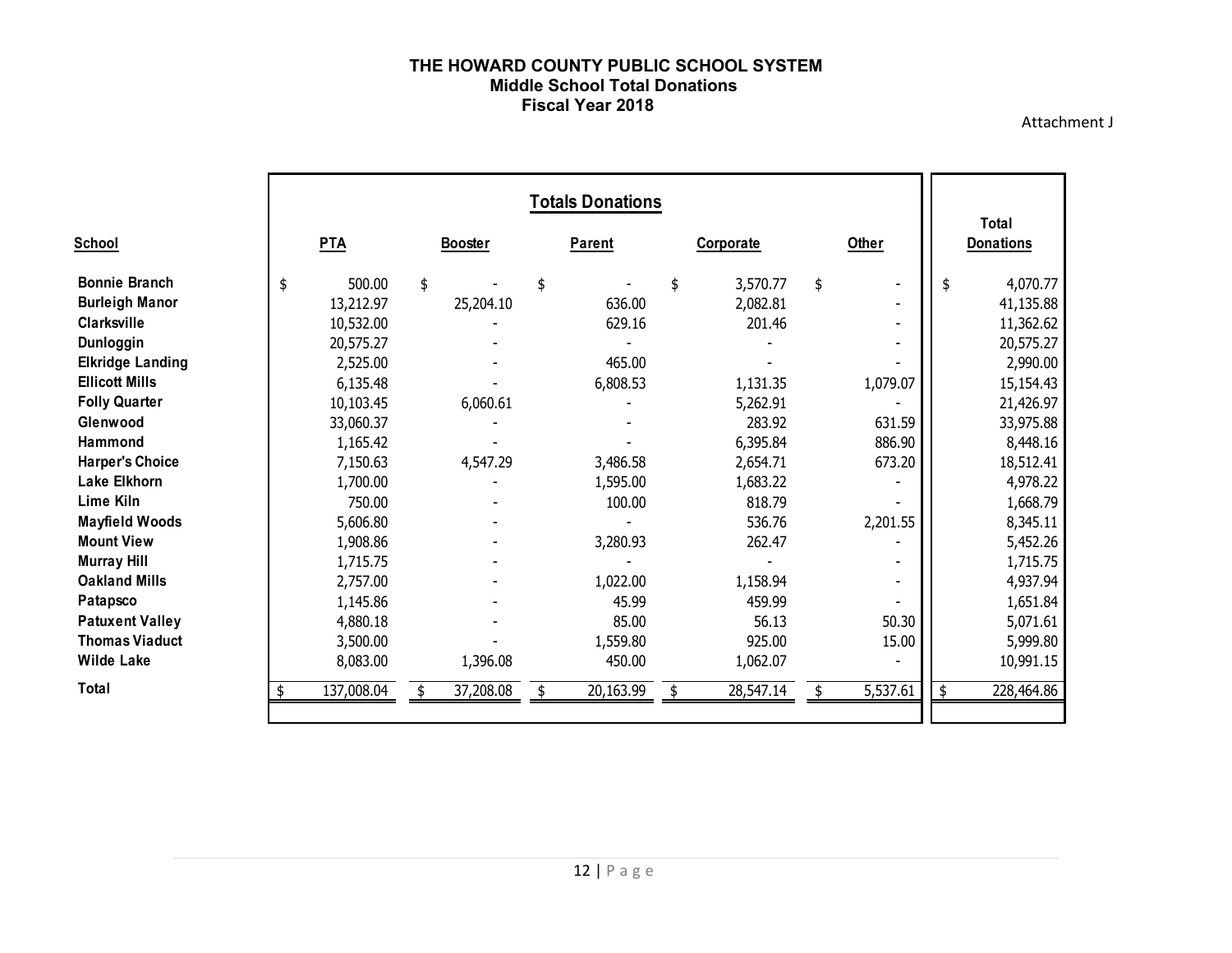#### **THE HOWARD COUNTY PUBLIC SCHOOL SYSTEM High School Cash Donations Fiscal Year 2018**

Attachment K

|                                                                                                                                                                                                           |                                                                                                                           |                                                                                                                                                  | <b>Cash Donations</b>                                                                                                                 |                                                                                                                                             |                                                                                                               |      | <b>Total Cash</b>                                                                                                                             |
|-----------------------------------------------------------------------------------------------------------------------------------------------------------------------------------------------------------|---------------------------------------------------------------------------------------------------------------------------|--------------------------------------------------------------------------------------------------------------------------------------------------|---------------------------------------------------------------------------------------------------------------------------------------|---------------------------------------------------------------------------------------------------------------------------------------------|---------------------------------------------------------------------------------------------------------------|------|-----------------------------------------------------------------------------------------------------------------------------------------------|
| <b>School</b>                                                                                                                                                                                             | <b>PTA</b>                                                                                                                | <b>Booster</b>                                                                                                                                   | <b>Parent</b>                                                                                                                         | Corporate                                                                                                                                   | Other                                                                                                         |      | <b>Donations</b>                                                                                                                              |
| <b>Atholton</b><br><b>Centennial</b><br>Glenelg<br><b>Hammond</b><br><b>Howard</b><br>Long Reach<br><b>Marriotts Ridge</b><br>Mt. Hebron<br><b>Oakland Mills</b><br><b>Reservoir</b><br><b>River Hill</b> | \$<br>5,355.00<br>10,975.00<br>1,296.10<br>3,081.28<br>2,971.62<br>550.00<br>2,500.00<br>1,207.25<br>1,250.00<br>3,301.03 | \$<br>31,585.48<br>55,927.27<br>59,017.27<br>39,824.06<br>43,390.00<br>26,219.32<br>28,072.96<br>55,104.23<br>8,169.05<br>89,908.58<br>44,348.27 | \$<br>6,165.80<br>7,506.89<br>21,735.31<br>6,813.00<br>3,367.00<br>918.00<br>2,878.00<br>1,769.46<br>130.00<br>17,453.75<br>41,474.20 | \$<br>10,454.94<br>12,918.61<br>9,560.20<br>4,545.29<br>17,152.83<br>6,402.13<br>282.32<br>17,925.74<br>10,961.15<br>29,804.25<br>10,132.88 | \$<br>860.00<br>5,321.44<br>5,594.10<br>2,500.00<br>12,130.75<br>2,765.38<br>2,744.48<br>3,582.13<br>8,214.04 |      | 54,421.22<br>87,327.77<br>96,930.32<br>59,857.73<br>66,881.45<br>36,589.45<br>45,864.03<br>78,772.06<br>23,254.68<br>144,049.74<br>104,169.39 |
| <b>Wilde Lake</b>                                                                                                                                                                                         |                                                                                                                           | 1,010.00                                                                                                                                         | 1,122.99                                                                                                                              | 13,036.65                                                                                                                                   | 5,208.50                                                                                                      |      | 20,378.14                                                                                                                                     |
| Total                                                                                                                                                                                                     | 32,487.28                                                                                                                 | 482,576.49                                                                                                                                       | 111,334.40                                                                                                                            | 143,176.99                                                                                                                                  | 48,920.82                                                                                                     | - \$ | 818,495.98                                                                                                                                    |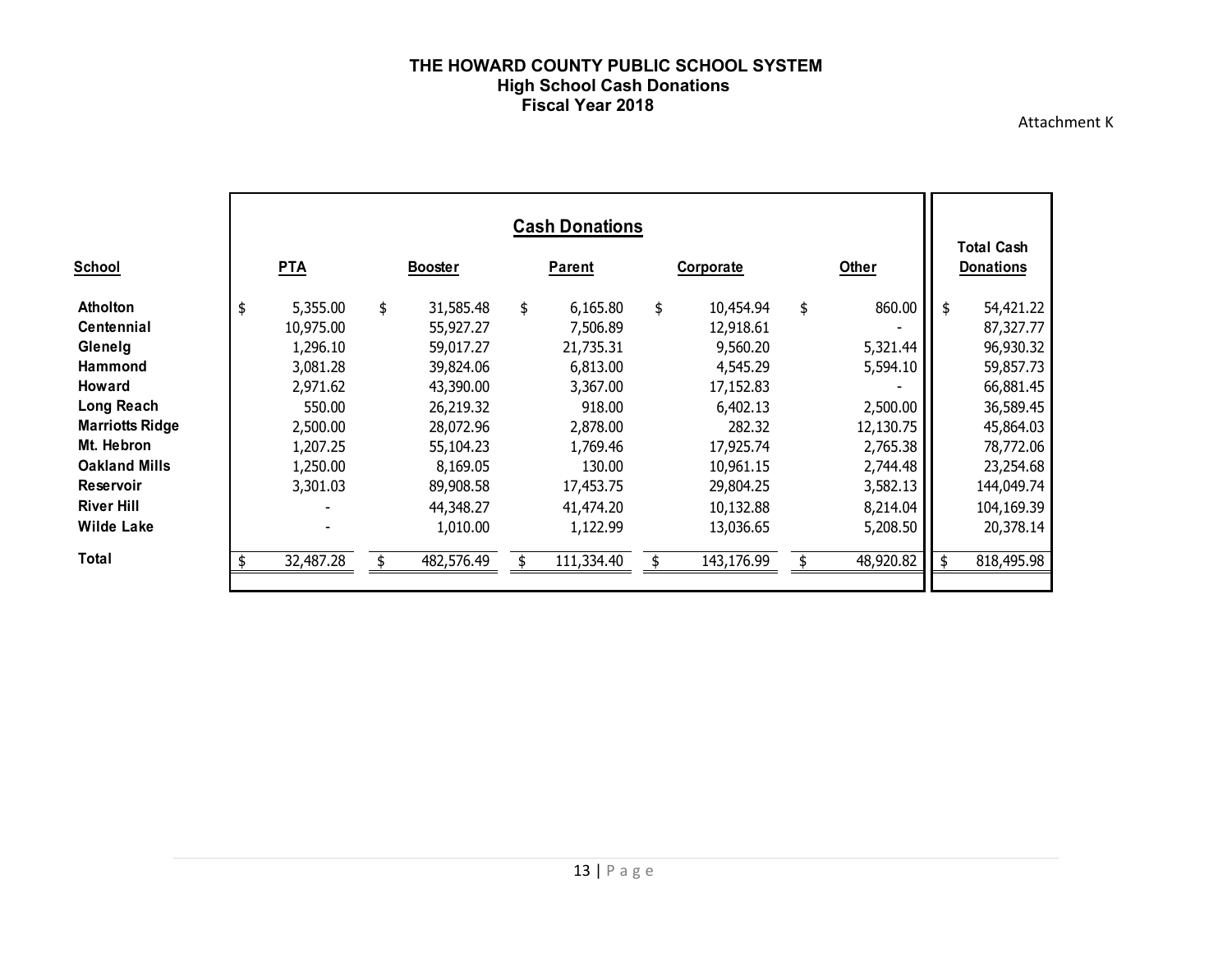#### **THE HOWARD COUNTY PUBLIC SCHOOL SYSTEM High School Non-Cash Donations Fiscal Year 2018**

Attachment L

|                                                                                                                            | <b>Non-Cash Donations</b> |                                               |    |                                                   |    |                      |    |                              |    |                                                     |    |                                                                         |
|----------------------------------------------------------------------------------------------------------------------------|---------------------------|-----------------------------------------------|----|---------------------------------------------------|----|----------------------|----|------------------------------|----|-----------------------------------------------------|----|-------------------------------------------------------------------------|
| <b>School</b>                                                                                                              |                           | <b>PTA</b>                                    |    | <b>Booster</b>                                    |    | <b>Parent</b>        |    | Corporate                    |    | Other                                               |    | <b>Donations</b>                                                        |
| <b>Atholton</b><br><b>Centennial</b><br>Glenelg<br><b>Hammond</b><br><b>Howard</b><br>Long Reach<br><b>Marriotts Ridge</b> | \$                        | 47,244.87<br>1,500.00<br>1,500.00<br>4,786.21 | \$ | 164,690.10<br>8,018.00<br>32,910.06               | \$ | 1,051.00<br>290.00   | \$ | 576.00<br>7,000.00<br>200.00 | \$ | 495.88<br>1,586.76<br>450.00<br>700.00<br>31,993.03 | \$ | 212,430.85<br>4,713.76<br>16,968.00<br>5,486.21<br>490.00<br>64,903.09  |
| Mt. Hebron<br><b>Oakland Mills</b><br>Reservoir<br><b>River Hill</b><br><b>Wilde Lake</b><br>Total                         |                           | 2,659.84<br>5,075.97<br>2,000.00<br>64,766.89 |    | 57,043.94<br>41,066.88<br>46,476.73<br>350,205.71 |    | 3,095.00<br>4,436.00 |    | 440.00<br>8,216.00           |    | 141.69<br>810.00<br>2,045.00<br>38,222.36           | \$ | 2,659.84<br>141.69<br>62,929.91<br>46,161.88<br>48,961.73<br>465,846.96 |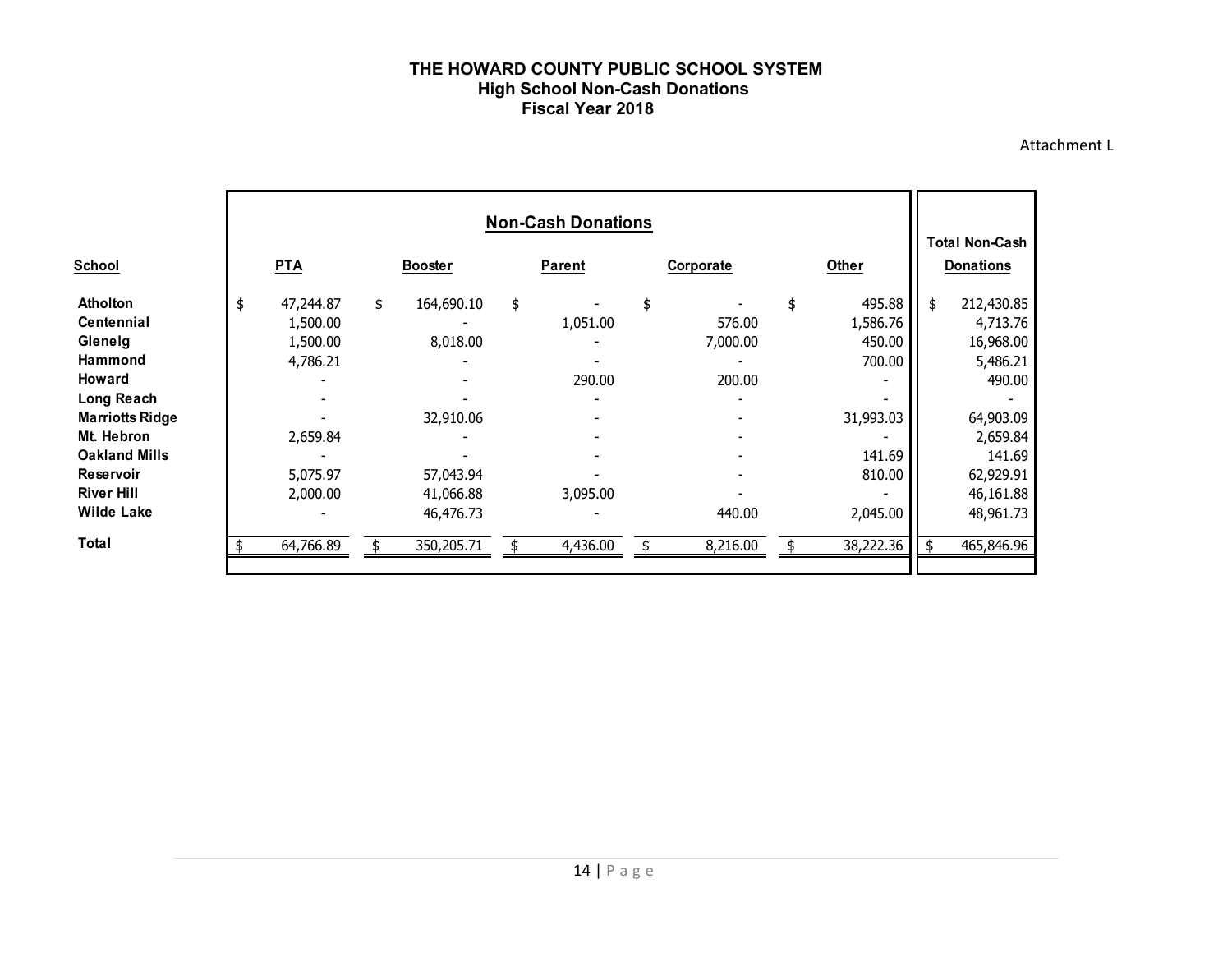#### **THE HOWARD COUNTY PUBLIC SCHOOL SYSTEM High School Total Donations Fiscal Year 2018**

Attachment M

|                                                                                                                                                                                                                                | <b>Totals Donations</b> |                                                                                                                                  |    |                                                                                                                                                           |    |                                                                                                                                             |    |                                                                                                                                                     |    |                                                                                                                                   |    |                                                                                                                                                               |  |
|--------------------------------------------------------------------------------------------------------------------------------------------------------------------------------------------------------------------------------|-------------------------|----------------------------------------------------------------------------------------------------------------------------------|----|-----------------------------------------------------------------------------------------------------------------------------------------------------------|----|---------------------------------------------------------------------------------------------------------------------------------------------|----|-----------------------------------------------------------------------------------------------------------------------------------------------------|----|-----------------------------------------------------------------------------------------------------------------------------------|----|---------------------------------------------------------------------------------------------------------------------------------------------------------------|--|
| <b>School</b>                                                                                                                                                                                                                  |                         | <b>PTA</b>                                                                                                                       |    | <b>Booster</b>                                                                                                                                            |    | <b>Parent</b>                                                                                                                               |    | Corporate                                                                                                                                           |    | Other                                                                                                                             |    | Total<br><b>Donations</b>                                                                                                                                     |  |
| <b>Atholton</b><br><b>Centennial</b><br>Glenelg<br><b>Hammond</b><br><b>Howard</b><br>Long Reach<br><b>Marriotts Ridge</b><br>Mt. Hebron<br><b>Oakland Mills</b><br><b>Reservoir</b><br><b>River Hill</b><br><b>Wilde Lake</b> | \$                      | 52,599.87<br>12,475.00<br>2,796.10<br>7,867.49<br>2,971.62<br>550.00<br>2,500.00<br>3,867.09<br>1,250.00<br>8,377.00<br>2,000.00 | \$ | 196,275.58<br>55,927.27<br>67,035.27<br>39,824.06<br>43,390.00<br>26,219.32<br>60,983.02<br>55,104.23<br>8,169.05<br>146,952.52<br>85,415.15<br>47,486.73 | \$ | 6,165.80<br>8,557.89<br>21,735.31<br>6,813.00<br>3,657.00<br>918.00<br>2,878.00<br>1,769.46<br>130.00<br>17,453.75<br>44,569.20<br>1,122.99 | \$ | 10,454.94<br>13,494.61<br>16,560.20<br>4,545.29<br>17,352.83<br>6,402.13<br>282.32<br>17,925.74<br>10,961.15<br>29,804.25<br>10,132.88<br>13,476.65 | \$ | 1,355.88<br>1,586.76<br>5,771.44<br>6,294.10<br>2,500.00<br>44,123.78<br>2,765.38<br>2,886.17<br>4,392.13<br>8,214.04<br>7,253.50 | \$ | 266,852.07<br>92,041.53<br>113,898.32<br>65,343.94<br>67,371.45<br>36,589.45<br>110,767.12<br>81,431.90<br>23,396.37<br>206,979.65<br>150,331.27<br>69,339.87 |  |
| Total                                                                                                                                                                                                                          |                         | 97,254.17                                                                                                                        |    | 832,782.20                                                                                                                                                |    | 115,770.40                                                                                                                                  |    | 151,392.99                                                                                                                                          |    | 87,143.18                                                                                                                         | \$ | 1,284,342.94                                                                                                                                                  |  |